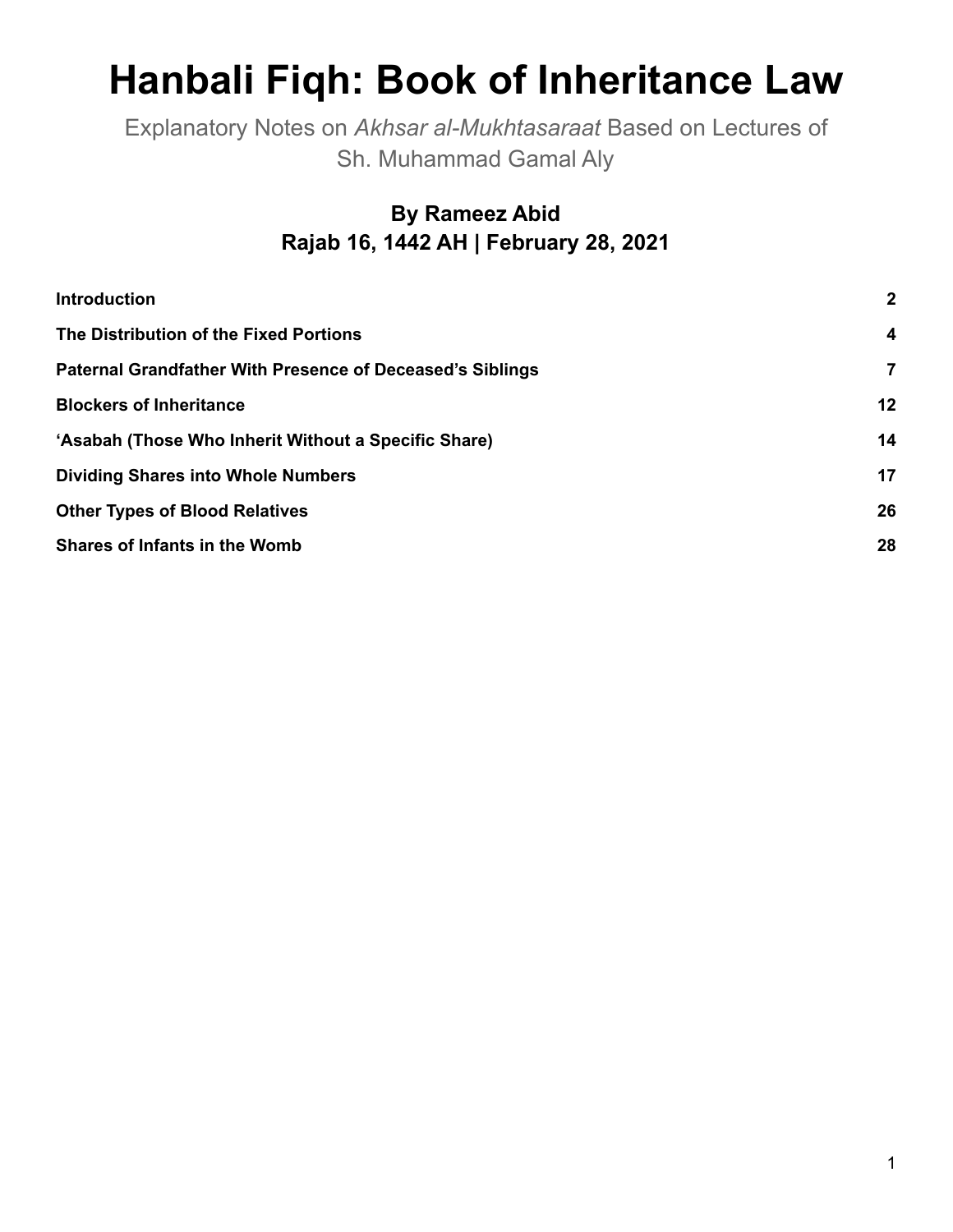## <span id="page-1-0"></span>Introduction

- I. Def: Knowledge to find out who inherits, who does not, and the amounts inherited
	- A. This is a **right** of those left behind among the deceased's inheritors
	- B. After death, the following order is taken place with regards to the deceased's wealth:
		- 1. Firstly, we use it to spend on his **funeral expenses**
		- 2. Secondly, we use it to pay off any **debts** that the person may have towards fellow man or Allah
			- a) Those debts related to mortgages take preference over general debts
			- b) Debts to Allah include things like zakkah, Hajj, etc.
		- 3. Thirdly, we **execute** the person's **will** up to **one-third** of his wealth
		- 4. Lastly, we **distribute** the remaining wealth to his **inheritors** according to fixed laws in the Qur'an and Sunnah
- II. **Causes** of inheriting someone's wealth **after** death include:
	- A. Relative: **relationship** between two human beings **related** to each other through **birth**. It includes the following categories:
		- 1. *Al-Usool*: fathers, mothers, grandfathers, grandmothers
		- 2. *Al-Furoo'*: sons, grandsons
		- 3. *Al-Hawashi*: brothers, brother's sons, uncles
	- B. Marriage based on a **valid** contract
		- 1. This means that divorcees are **excluded**
			- a) If a man divorces his wife **during** a terminal illness **just to block her** from inheritance, she will **still** inherit provided:
				- (1) She did not remarry
				- (2) She remained a Muslim
	- C. Freeing a slave
		- 1. Meaning the **master** who **frees** a slave **inherits** from his slave **after** the latter's death
- III. **Inhibitors** of inheriting someone's wealth after death include:
	- A. Murder
		- 1. **Even** if it is by **accident**
		- 2. Ex: if a son murders his father, then he will be **prevented** from inheriting from his father's wealth
	- B. Slavery
		- 1. Slaves do **not** inherit because they **cannot** own anything
		- 2. However, if the slave is partially owned then he can inherit according to his percentage of freedom
			- a) Ex: a slave that has partially paid off the debt to free himself from his master
	- C. Difference in religion
		- 1. A Muslim does **not** inherit from a disbeliever and vice versa
- IV. The **pillars** of inheritance law are the following and if any one of them is missing, then inheritance **cannot** take place: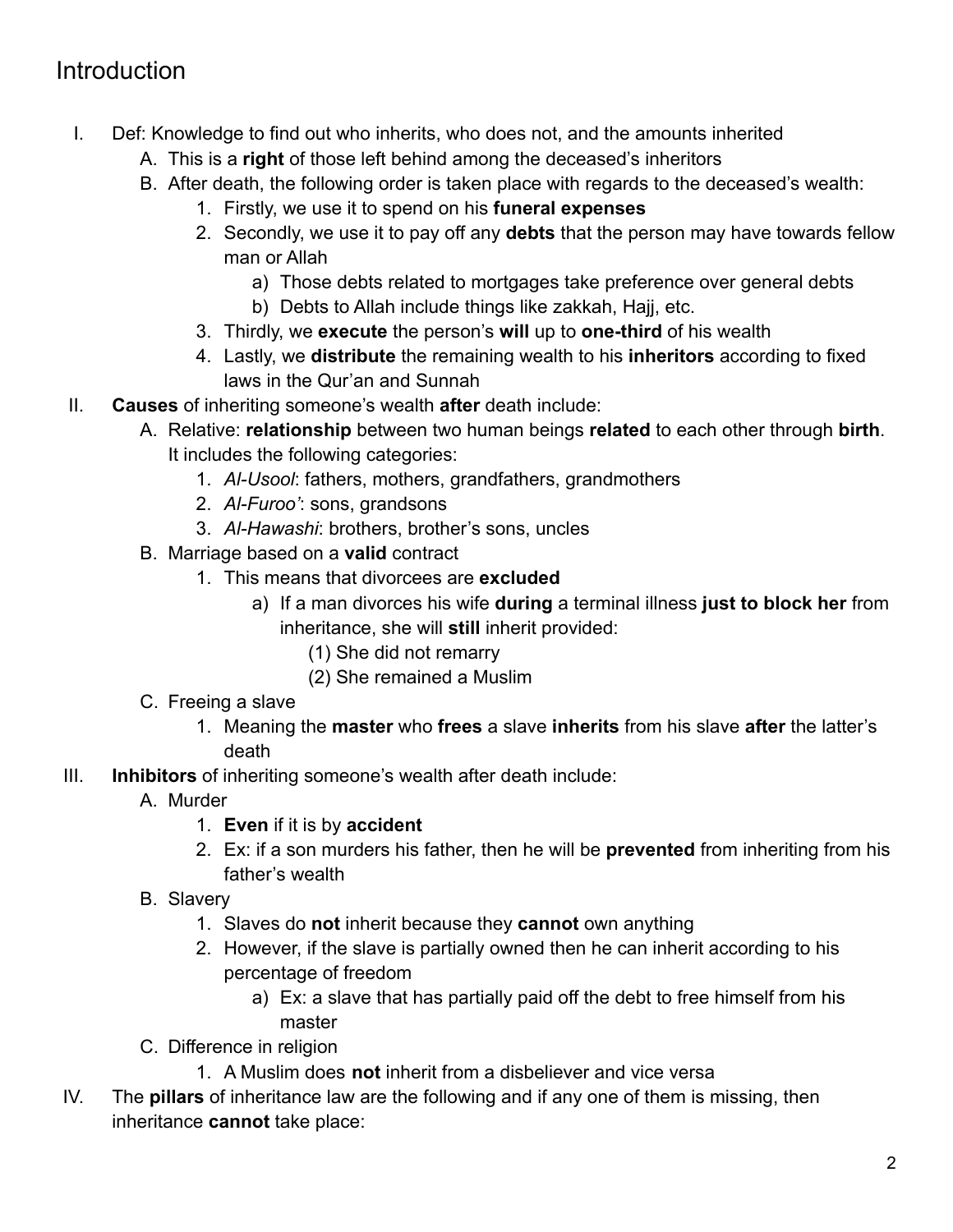- A. Inheritor
- B. Testator: one whose wealth will be inherited after death
- C. Wealth being inherited
- V. Conditions
	- A. The **testator** is **verified** to be **dead**
		- 1. It can be verified through either:
			- a) **Directly** observing it
			- b) **Testimony** of **two** just witnesses
	- B. The **inheritor** is **verified** to actually **exist** after the testator's death
		- 1. Meaning the inheritor should **not** be dead **nor** be a hypothetical
		- 2. The **inheritor** inherits **even** if he/she is alive only for a **moment** after the testator's death
			- a) Ex: a child born alive but dies a few minutes after
	- C. **Verification** of the inheritor's **identity**
		- 1. Meaning we should be **certain** that the person is **actually** a heir through either:
			- a) Marriage
			- b) Master of a freed slave
			- c) Kinship
- VI. Types of inheritors
	- A. Those who inherit specific **fixed portions**
	- B. Those who do **not** inherit specific **fixed portions** but vary
	- C. Those who inherit in **absence** of the above two
		- 1. If this type is absent as well, then the inheritance goes to *bayt al-maal* (public treasury)
- VII. Types of siblings
	- A. Full siblings
	- B. Half-siblings through the **father** (i.e. paternal siblings)
	- C. Half-siblings through the **mother** (i.e. maternal siblings)
- VIII. Those who **inherit** specific **fixed portions** are the following **ten**:
	- A. Husband
	- B. Wife
	- C. Mother
	- D. Father
	- E. Paternal grandfather
	- F. Paternal grandmother
	- G. Daughter
	- H. Son's daughter (i.e. paternal granddaughter)
		- 1. The **daughter's kids** do **not** inherit because they are **heirs** of their **father's** side of the family
	- I. Sister
		- 1. Full or through the father
	- J. Mother's child
		- 1. Meaning one's **sibling** through the mother (i.e. maternal brother/sister)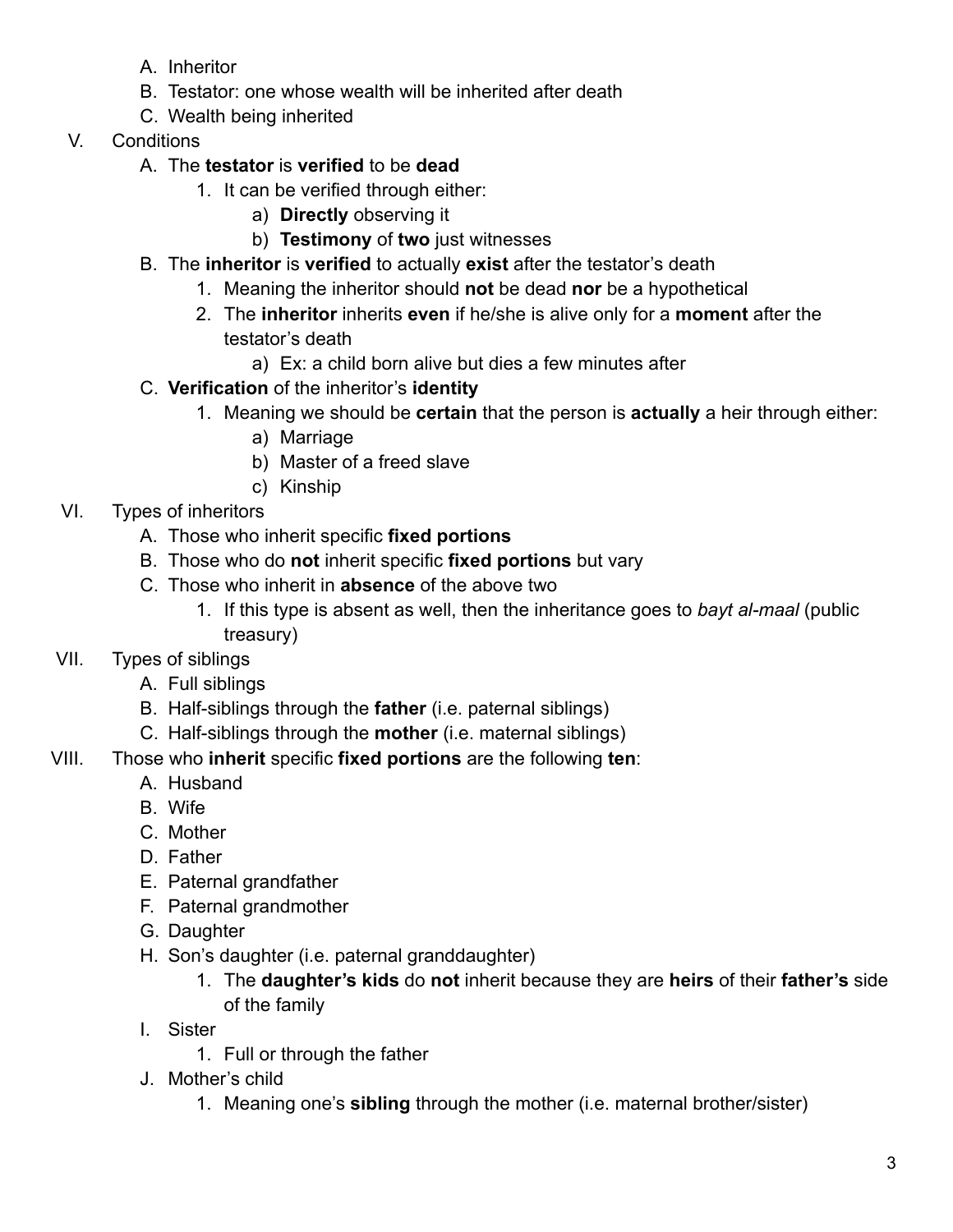## <span id="page-3-0"></span>The Distribution of the Fixed Portions

#### The **fixed portions** mentioned in the Qur'an are **six**:

- I. Half  $(\frac{1}{2})$ : the following inherit in this amount
	- A. Husband
		- 1. Provided the wife leaves behind **neither** a child **nor** a grandchild through a **son**
			- a) The 'child' or 'grandchild' could be a male or female
	- B. Daughter
		- 1. Condition
			- a) The daughter does **not** have any **sibling** through the **deceased** to share along with her
		- 2. Ex: if it is the mother that passed away, then that mother should not have any other surviving child except that one daughter
	- C. Granddaughter through the son
		- 1. Conditions:
			- a) She does **not** have a **sibling** through the **father** to share along with her
			- b) She does **not** have a **male or female cousin** to share along with her through a paternal uncle
			- c) The deceased did **not** leave behind a child
		- 2. Ex: Zayd dies and has no surviving relatives except a full brother and a paternal granddaughter. In this case, the granddaughter will get ½
	- D. Full sister
		- 1. Conditions:
			- a) The deceased does **not** have a **child** nor a **grandchild** through the **son** and lower (*furoo'*)
				- (1) Lower meaning: son's son, son's son, and so on
			- b) The deceased does **not** have a **father** nor a paternal **grandfather** and higher (*asl*)
				- (1) Higher meaning: father's father, father's father, and so on
			- c) She does **not** have a **full sibling** to share along with her
				- (1) This means the deceased **only** has **one** full sister and **no** other **full sibling**
		- 2. Ex: Zayd dies and has no surviving relatives except a mother, a full sister, and a half brother through the father. In this case, the full sister will get  $\frac{1}{2}$
	- E. Sister through the father
		- 1. Conditions:
			- a) The deceased does **not** have a **child** nor a **grandchild** through the **son** and lower (*furoo'*)
			- b) The deceased does **not** have a **father** nor a paternal **grandfather** and higher (*asl*)
			- c) She does **not** have a **full sibling** to share along with her
			- d) She does **not** have a sibling through the father (i.e. half-brother/sister)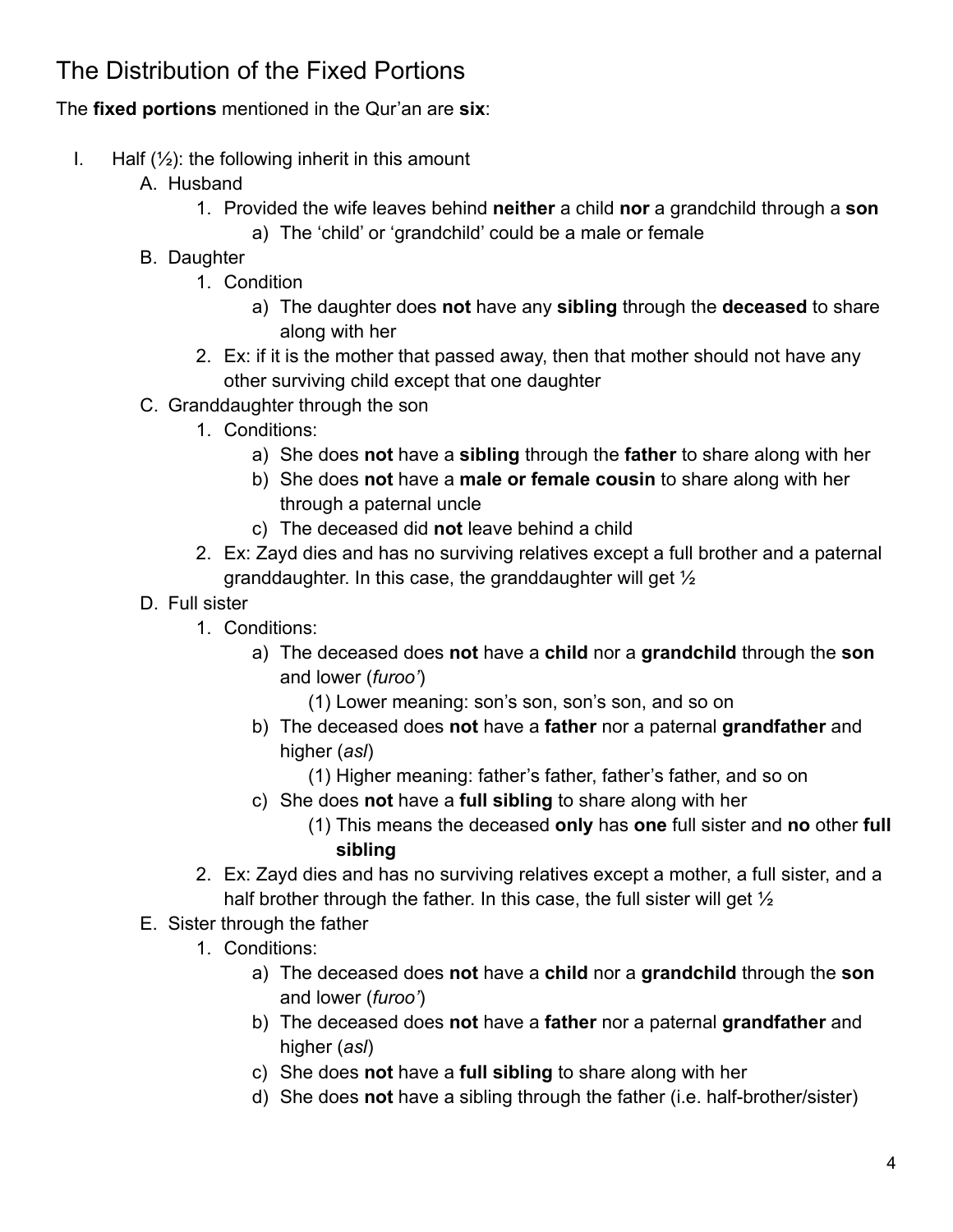- 2. Ex: Zayd dies and has no surviving relatives except a mother, a half sister through the father, and a half brother through the mother. In this case, the half sister through the father will get  $\frac{1}{2}$
- II. Fourth  $(\frac{1}{4})$ 
	- A. Husband
		- 1. Condition
			- a) Wife either **has** a **child** or a **grandchild** through a **son**
				- (1) Whether the child is through him or another, the rule still applies
		- 2. Ex: Zayd and Fatima have a daughter together. If Fatima dies, then Zayd will get  $\frac{1}{4}$  of her wealth
	- B. Wife
		- 1. Conditions
			- a) Husband **neither** has a **child** nor a **grandchild** through a son
			- b) Husband does **not** have any other wives
- III. Eighth  $(\frac{1}{8})$ 
	- A. Wife
		- 1. Conditions
			- a) Husband left behind a **child** or a **grandchild** through a **son**
			- b) Husband does **not** have any other wives
				- (1) If he has other wives, then the wives will all **equally** share the ⅛
- IV. Two-thirds (⅔)
	- A. Two or more daughters
		- 1. Conditions
			- a) The deceased **must** have **two** or **more** surviving daughters
			- b) The daughters should **not** have any **brothers** through the deceased
	- B. Two granddaughters or more through a son
		- 1. Conditions
			- a) The deceased **must** have **two** or **more** surviving granddaughters through a **son**
			- b) Deceased does **not** have any grandsons through a son
			- c) The deceased should **not** have any surviving child
	- C. Two full sisters or more
		- 1. Conditions
			- a) The deceased **neither** has a **child** nor a **grandchild** through a **son** and lower (*furoo'*)
			- b) The deceased **neither** has a **father** nor a paternal **grandfather** and higher (*asl*)
			- c) The deceased **must** have **two** or **more** surviving full sisters
			- d) The deceased does **not** have any **full brother**
	- D. Two sisters or more through the father
		- 1. Conditions
			- a) The deceased **must** have **two** or **more** surviving **half-sisters** through the **father**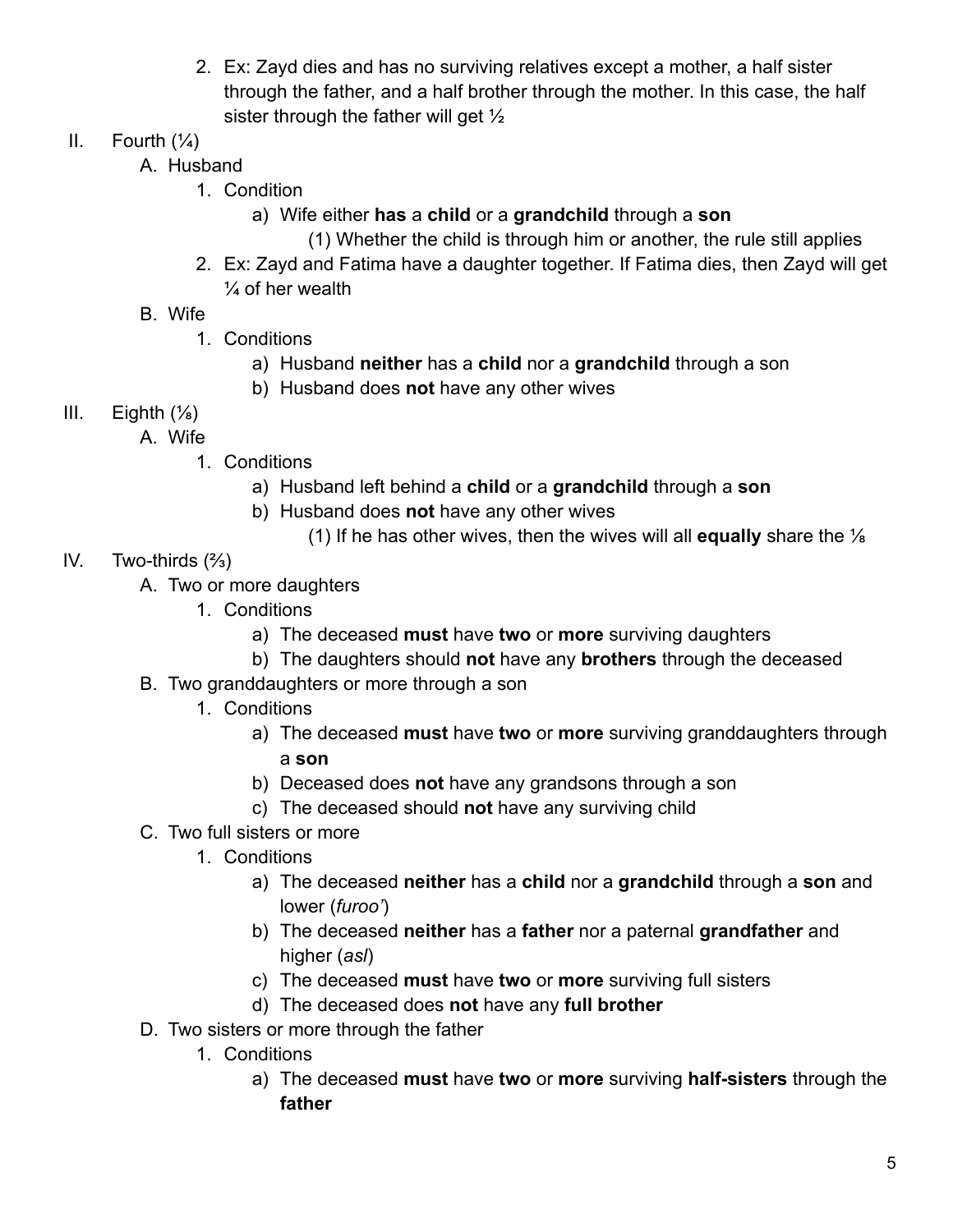- b) The deceased **neither** has a **child** nor a **grandchild** through a **son** and lower (*furoo'*)
- c) The deceased **neither** has a **father** nor a paternal **grandfather** and higher (*asl*)
- d) The deceased **neither** has a **full sibling** nor a **half-brother** through the father

#### V. Third  $(\frac{1}{3})$

- A. Two or more siblings through the mother
	- 1. They **equally** share the ⅓ among each other
	- 2. Conditions
		- a) They **must** be **two** or **more**
		- b) The deceased **neither** has a **child** nor a **grandchild** through a **son** and lower (*furoo'*)
		- c) The deceased **neither** has a **father** nor a paternal **grandfather** and higher (*asl*)

## B. Mother

- 1. Conditions
	- a) The deceased **neither** has a **child** nor a **grandchild** through a **son** and lower (*furoo'*)
	- b) The deceased does **not** have any **full** or **half siblings**
- 2. The mother also gets ⅓ if she falls into one of the **two** cases below as judged by

#### **Umar**

- a) Case 1: deceased left behind **only parents** and a **husband**
	- (1) Huband  $\frac{1}{2}$
	- (2) The remaining  $\frac{1}{2}$ 
		- (a) Mother ⅓
			- (i)  $\frac{1}{3}$  of  $\frac{1}{2}$  equals  $\frac{1}{6}$
		- (b) Father ⅔
			- (i)  $\frac{2}{3}$  of  $\frac{1}{2}$  equals  $\frac{1}{3}$
- b) Case 2: deceased left behind **only parents** and a **wife**
	- (1) Wife  $\frac{1}{4}$
	- (2) The remaining  $\frac{3}{4}$ 
		- (a) Mother ⅓
			- (i)  $\frac{1}{3}$  of  $\frac{3}{4}$  equals  $\frac{1}{4}$
		- (b) Father ⅔
			- (i)  $\frac{2}{3}$  of  $\frac{3}{4}$  equals  $\frac{1}{2}$

#### VI. Sixth  $(\frac{1}{6})$

- A. Mother
	- 1. Conditions
		- a) The mother has a **child** or a **grandchild** through a **son** and lower (*furoo'*)
		- b) The deceased has **siblings**
			- (1) Regardless whether they are **paternal**, **maternal**, or **full**
- B. Grandmother(s)
	- 1. Regardless of whether she is **paternal** or **maternal**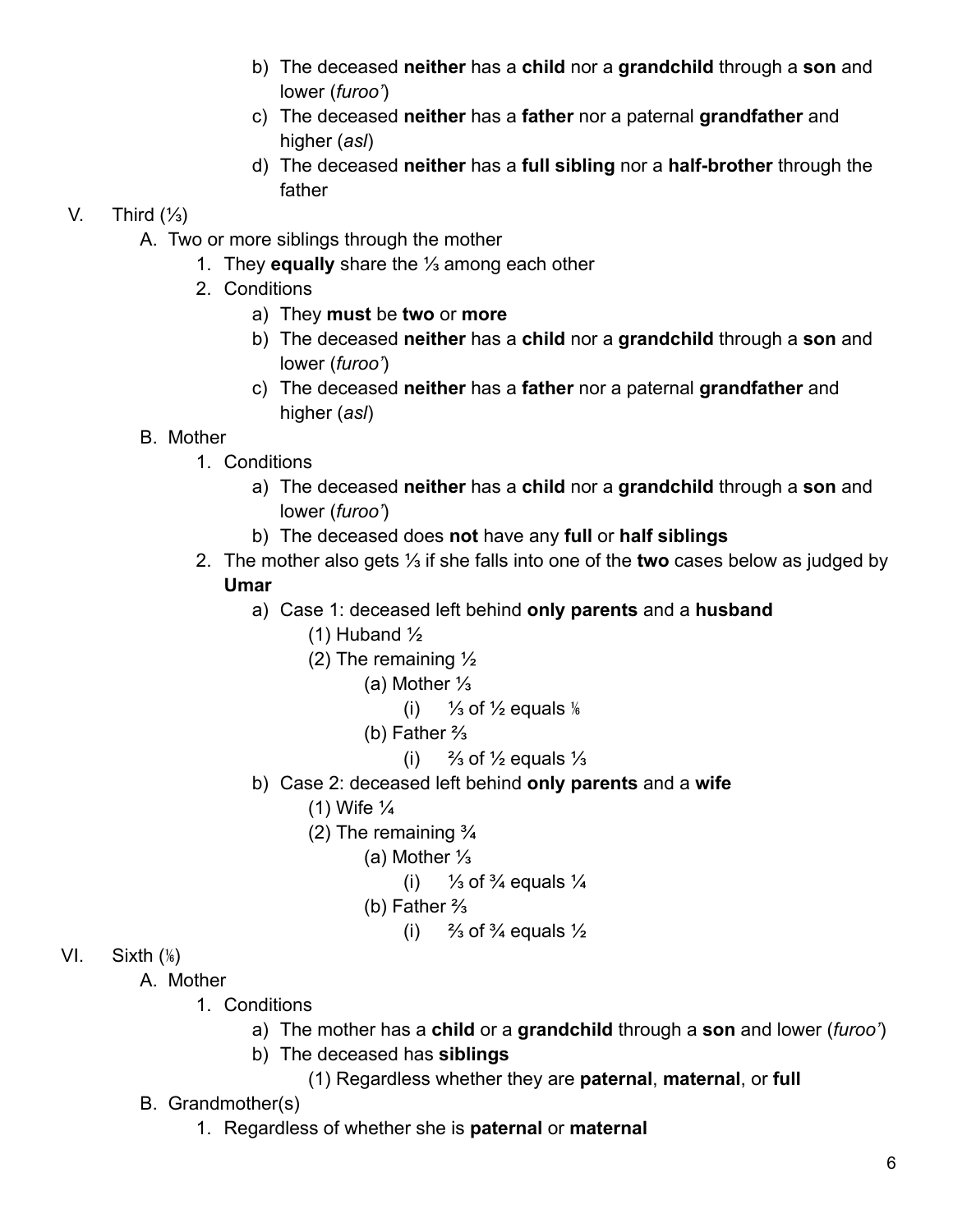- a) If the deceased has **both** or **three** (i.e. maternal, paternal, and a great paternal grandmother), then they will all **equally** share the ⅙
	- (1) This is because they are of the **same level** in **closeness** to the **deceased**
		- (a) Ex: paternal and maternal grandmothers are considered the same level
- 2. Conditions
	- a) Deceased does **not** have a **mother**
- C. One or more **granddaughter(s)** through the **son**
	- 1. If **multiple** paternal granddaughters, they will **all** share the ⅙
	- 2. Conditions
		- a) The deceased has only **one** daughter
			- (1) Daughter will take ½
		- b) The deceased does **not** have a **son**
		- c) The deceased does **not** have any **grandsons** through a **son**
	- 3. Result:  $\frac{1}{2} + \frac{1}{6} = \frac{2}{3}$
- D. One or more **half-sisters** through the **father**
	- 1. If **multiple** paternal half-sisters, they will **all** share the ⅙
	- 2. Conditions
		- a) The deceased has only **one full sister**
			- (1) She takes ½
		- b) Deceased does **not** have any **full brothers** or **paternal brothers**
	- 3. Result:  $\frac{1}{2} + \frac{1}{8} = \frac{2}{3}$
- E. One **half-sibling** through the **mother**
	- 1. Conditions
		- a) The deceased **neither** has a **child** nor a **grandchild** through a **son** and lower (*furoo'*)
		- b) The deceased **neither** has a **father** nor a paternal **grandfather** and higher (*asl*)
		- c) Deceased has only **one maternal sibling** and **no** other type of **sibling**
- F. Father
	- 1. Condition
		- a) Deceased has a **child** or a **grandchild** through a **son**
- G. Grandfather
	- 1. Conditions
		- a) Deceased does **not** have a **father**
		- b) Deceased has a **child** or a **grandchild** through a **son** (1) Same condition as father

# <span id="page-6-0"></span>Paternal Grandfather With Presence of Deceased's Siblings

- I. There is a **difference** of opinion whether **siblings** inherit or not when there is a paternal grandfather **present** in the picture but there is **no** father
	- A. Ex: Ahmad dies and leaves behind two brothers and a grandfather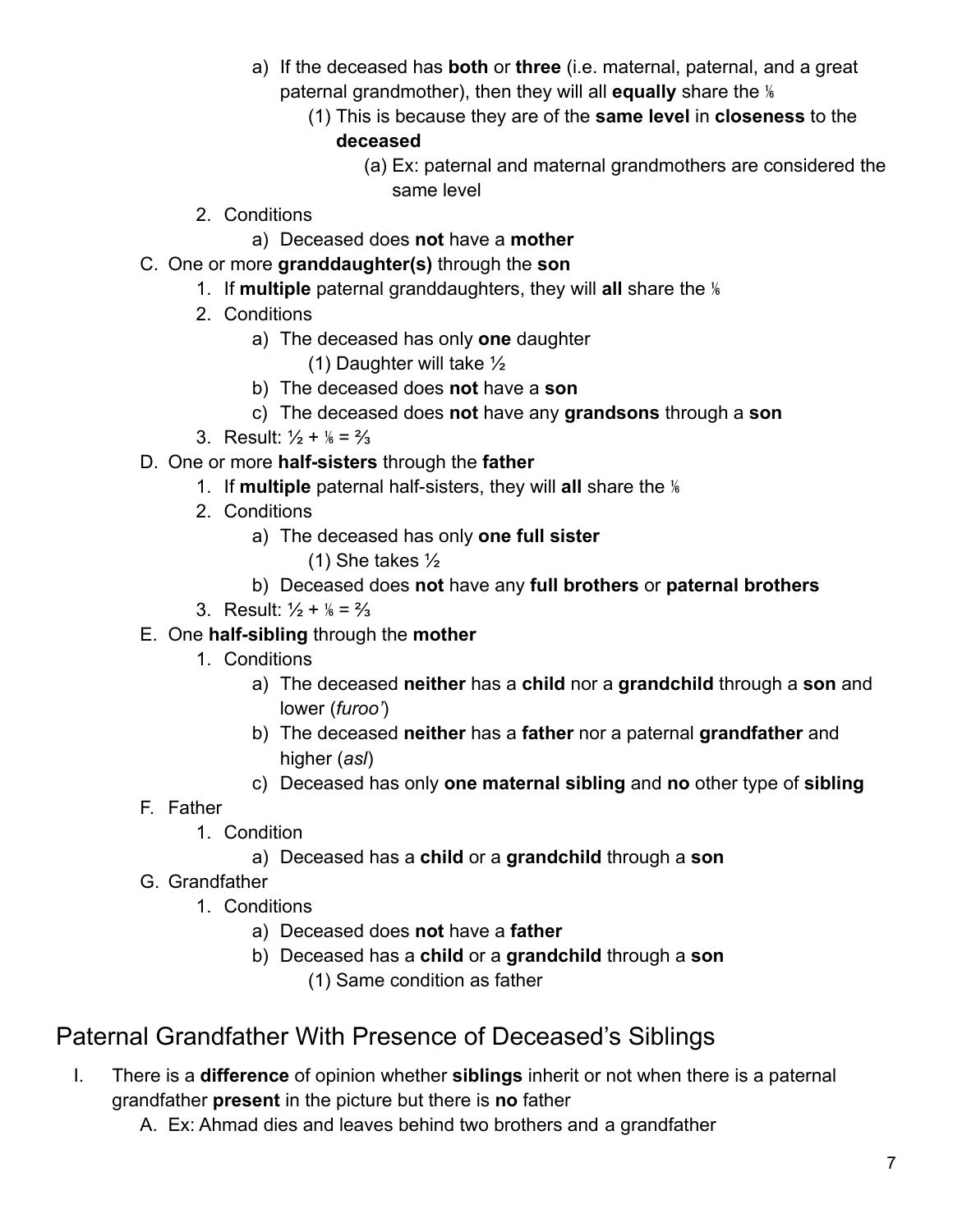- B. Majority: the siblings of the deceased **will** inherit
	- 1. This is the Hanbali position as well
- C. Hanafis: the siblings of the deceased will **not** inherit, because for them the grandfather takes the place of the father, thus, he will **block** the siblings from inheriting
- II. Grandfather is **treated** like a **full sibling** or a **paternal sibling** in the laws of inheritance according to Hanbalis
	- A. Meaning in the case of a deceased's paternal grandfather **present** with the deceased's full or paternal sibling(s), the **same** rulings **apply** to the paternal grandfather as those to the **full** or **paternal sibling**. He is considered as a **partner** among them
- III. If the deceased does **not** leave behind anyone **except** a paternal grandfather and siblings, then the **grandfather** will be given the **highest option** from one of the following **two**:
	- A. Options
		- 1. Treat the grandfather like a **full/paternal brother** and divide the shares accordingly
			- a) Meaning he will be given **twice** that of the deceased's **sister**. In some cases, as we will see below *insha'Allah*, the grandfather can be given even **more** than the full/paternal brother because the grandfather is considered the **source** for all of them and they would **not** exist without him
			- b) Examples
				- (1) Grandfather (2 shares) + sister (1 share)
					- (a) Grandfather: ⅔
					- (b) Sister: ⅓
				- (2) Grandfather (2 shares) + 2 sisters (2 shares)

(a) Grandfather: 
$$
\frac{2}{4} = \frac{1}{2}
$$

(b) Two sisters: 
$$
\frac{2}{4} = \frac{1}{2}
$$

- (i) Sister 1: ¼
- (ii) Sister 2:  $\frac{1}{4}$
- (3) Grandfather (2 shares) + brother (2 shares) + sister (1 share)
	- (a) Grandfather: ⅖
	- (b) Brother: ⅖
	- (c) Sister: ⅕
- (4) Grandfather (2 shares) + 3 sisters (3 shares)
	- (a) Grandfather:  $\frac{2}{5}$
	- (b) Sisters: ⅗
		- $(i)$  Sister 1:  $\frac{1}{6}$
		- (ii) Sister  $2:  $\frac{1}{6}$$
		- $(iii)$  Sister 3:  $\frac{1}{6}$
- (5) Grandfather (2 shares) + 4 sisters (4 shares)
	- (a) Grandfather: $\frac{2}{6}$ = 1⁄<sub>3</sub>

(b) Sisters: 
$$
\frac{4}{6} = \frac{2}{3}
$$

 $(i)$  Sister 1:  $\frac{1}{6}$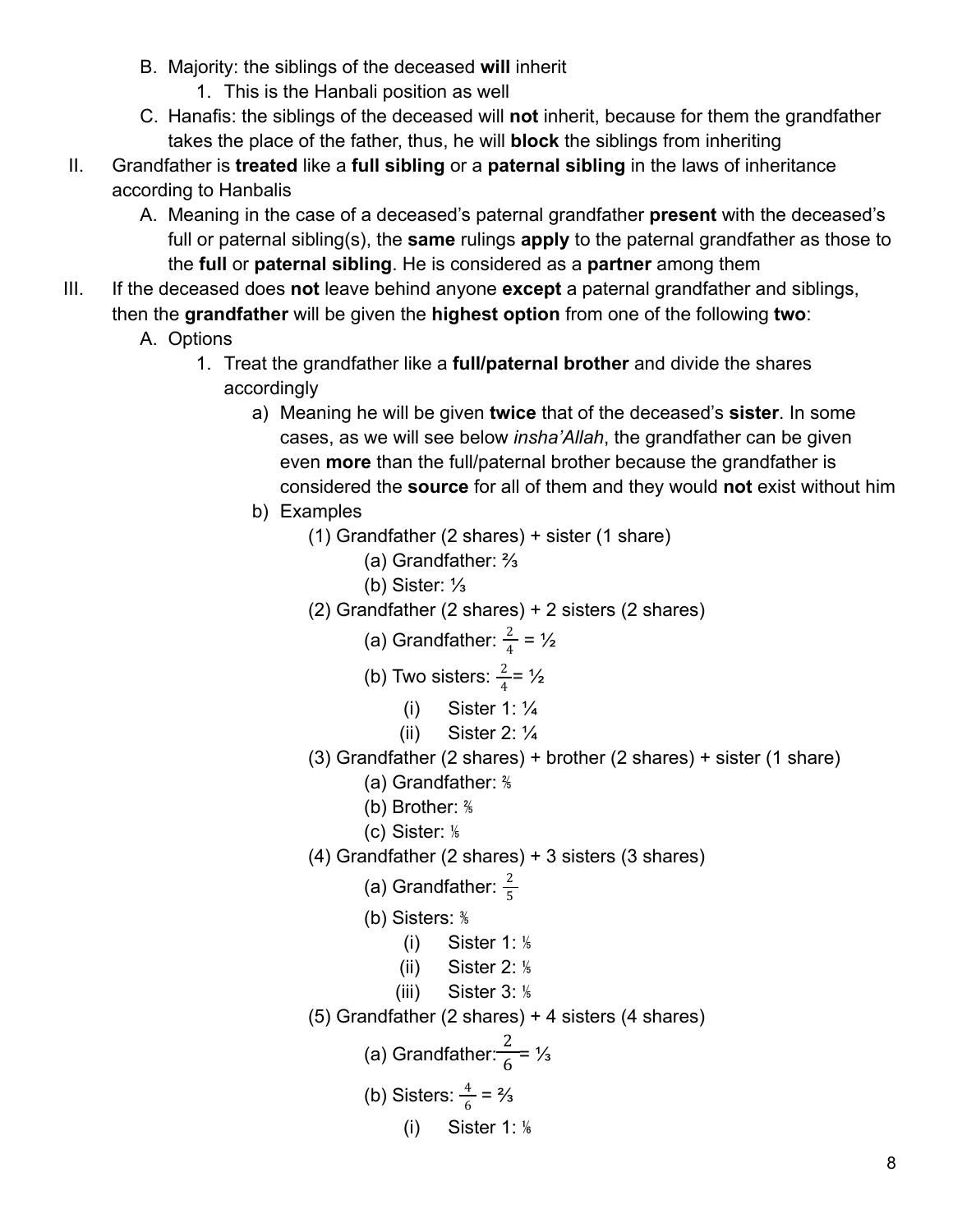(ii) Sister 2:  $\frac{1}{6}$ (iii) Sister 3: ⅙  $(iv)$  Sister 4:  $\frac{1}{6}$ (6) Grandfather (2 shares) + brother (2 shares) + 2 sisters (2 shares) (a) Grandfather:  $\frac{2}{6}$ = 1⁄<sub>3</sub> (b) Brother:  $\frac{2}{6}$  = 1/<sub>3</sub> (c) Sisters: $\frac{2}{6} = \frac{1}{3}$ (i) Sister 1:  $\frac{1}{6}$  $(ii)$  Sister 2:  $\frac{1}{6}$ (7) Grandfather (2 shares) + 2 brothers (4 shares) (a) Grandfather:  $\frac{2}{6}$  = 1⁄3 (b) Brothers:  $\frac{4}{6} = \frac{2}{3}$ (i) Brother 1: ⅓ (ii) Brother 2: ⅓ 2. ⅓ of the wealth

- a) This **defaults** when the grandfather's share goes **below** ⅓. We **never** let the grandfather go below ⅓ when the deceased does **not** leave behind anyone that deserves **fixed shares** (husband, wife, mother, etc.). If the calculations show below ⅓ in such a case, then the grandfather will **automatically** get ⅓
	- (1) Examples

(a) Grandfather (2 shares) + five sisters (5 shares)

- (i) Grandfather:  $\frac{2}{7}$ 
	- (a) This is less than ⅓ so the grandfather will default to a fixed share of ⅓ and the sisters will share the remaining ⅔
- (ii) Sisters: ⅔
	- (a) We will divide the ⅔ among the five sisters equally

(i) Sister 1: 
$$
\frac{2}{15}
$$
  
\n(ii) Sister 2:  $\frac{2}{15}$   
\n(iii) Sister 3:  $\frac{2}{15}$   
\n(iv) Sister 4:  $\frac{2}{15}$   
\n(v) Sister 5:  $\frac{2}{15}$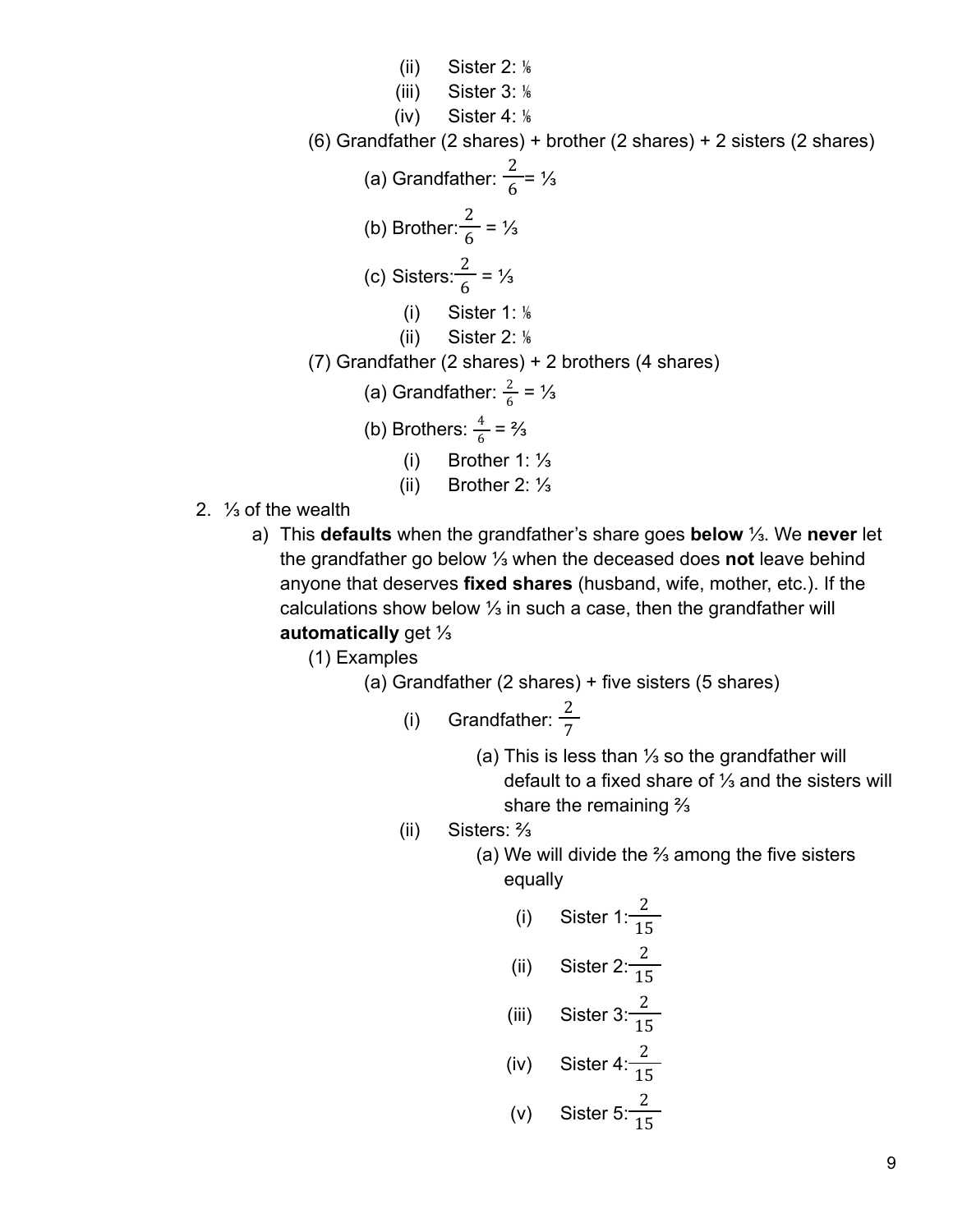- (b) Grandfather (1 share) + 3 brothers (3 shares)
	- (i) Grandfather: ¼
		- (a) This is less than ⅓ so the grandfather will default to a fixed ⅓ and the brothers will share the remaining ⅔
	- (ii) Brothers: ⅔
		- (a) We will divide the remaining ⅔ among the three brothers equally

(i) Brother 
$$
1: \frac{2}{9}
$$
  
(ii) Brother  $2: \frac{2}{9}$   
(iii) Brother  $3: \frac{2}{9}$ 

- B. What does it mean to be given the highest option?
	- 1. Meaning we will **calculate** the grandfather's shares for both options and give him **whichever** has the **highest** value
- IV. If the deceased leaves behind anyone who **deserves** a **fixed share** plus a paternal grandfather and siblings, then the **grandfather** will be given the **highest option** from one of the following **three**:
	- A. Options
		- 1. Treat the grandfather like a **full/paternal brother** and divide the shares accordingly
			- a) Meaning he will be given **twice** that of the deceased's sister and in some instances can even be given more than the full/paternal brother
			- b) Example
				- (1)
		- 2. He gets ⅓ of what is **remaining** after the **fixed** share is **given away**
			- a) Example
				- (1) Husband + grandfather (2 shares) + sister (1 share)
					- (a) Husband: ½
						- (i) This is his fixed share
					- (b) Remaining shares: ½
						- (i) Grandfather: ⅔

(a) 
$$
\frac{2}{3}
$$
 of  $\frac{1}{2} = \frac{1}{3}$ 

(ii) Sister: ⅓

(a) 
$$
\frac{1}{3}
$$
 of  $\frac{1}{2} = \frac{1}{6}$ 

- 3. He gets ⅙ of all wealth
	- a) This **defaults** when the **remaining** wealth becomes ⅙ or **lower** after the fixed shares have been **distributed**. We **never** let the grandfather go **below** ⅙ when those who deserve **fixed shares** are **present**
		- (1) Example
			- (a) Husband + mother + grandfather (1 share) + 2 brothers (2 shares)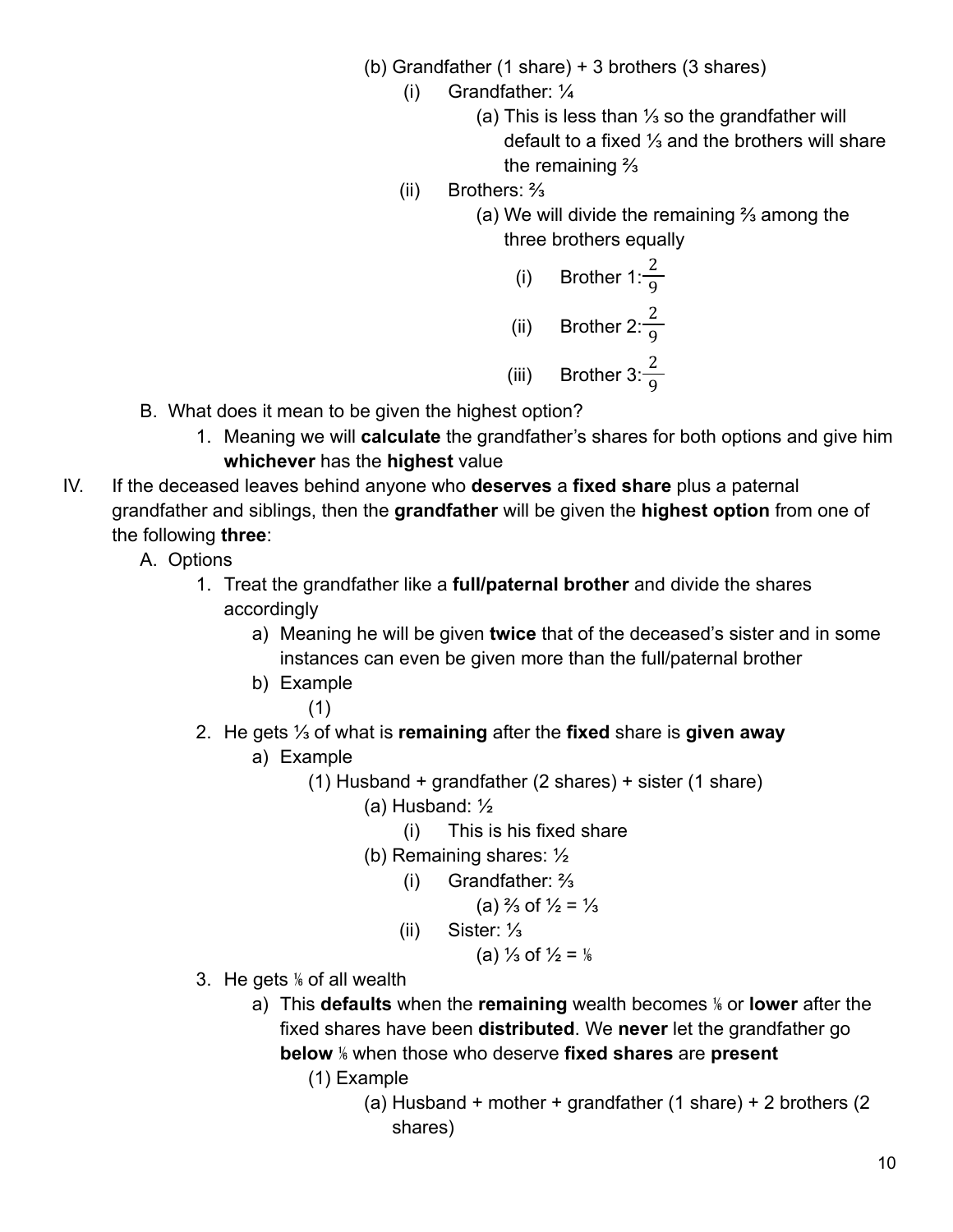(i) Fixed shares:  $\frac{1}{2} + \frac{1}{6} = \frac{4}{6}$ 6

(a) Husband: 
$$
\frac{3}{6} = \frac{1}{2}
$$

(b) Mother:  $\frac{1}{6}$ 

- (ii) Remaining shares:  $\frac{2}{6}$ 
	- (a) Grandfather: ⅙
	- (b) Brothers: share % among themselves equally

(i) Brother 1: 
$$
\frac{1}{12}
$$
\n(ii) Brother 2:  $\frac{1}{12}$ 

- (2) If the calculations show **below** ⅙, then the grandfather will **automatically** get ⅙ and the **siblings** will be **dropped** and receive **nothing**
	- (a) Ex: Husband + 2 daughters + grandfather (1 share) + full brother (1 share)
		- (i) Fixed shares:  $\frac{1}{4} + \frac{2}{3} = \frac{11}{12}$

(a) Husband: ¼

(b) 2 Daughters: ⅔

(ii) Remaining shares:  $\frac{1}{12}$ 

(a) Grandfather: defaults to fixed share of  $\frac{1}{6}$ 

(i) Because $\frac{1}{12}$  is less than  $\frac{1}{6}$ 12

(b) Full brother: 0

(iii) We now have to redo all the calculations by dividing everything into 13 shares instead of 12 because  $\frac{1}{4}$  +

$$
^{2}/_{3} + ^{1}/_{6} = \frac{13}{12}
$$
, which is more than 1. This makes the

total portions $\frac{13}{13}$ 

- (a) Husband: ¼
- (b) 2 daughters: ⅔
	- (i) Daughter 1: ⅓
	- (ii) Daughter 2: ⅓

(c) Grandfather: ⅙

- (b) **Exception**: known as *ikdariyyah*
	- (i) When the inheritors are: Husband  $(\frac{1}{2})$ , mother  $(\frac{1}{3})$ , grandfather (⅙), and full sister/paternal sister (½). All

of the fractions add up to  $\frac{9}{6}$ 

- (a) Husband:  $\frac{1}{2}$  (3 shares out of 9)
- (b) Mother: ⅓ (2 shares out of 9)
- (c) Grandfather: ⅙ (1 share out of 9)
- (d) Sister:  $\frac{1}{2}$  (3 shares out of 9)
- (ii) The grandfather **has** to get **twice** that of the sister because he is treated like a **full brother**. This means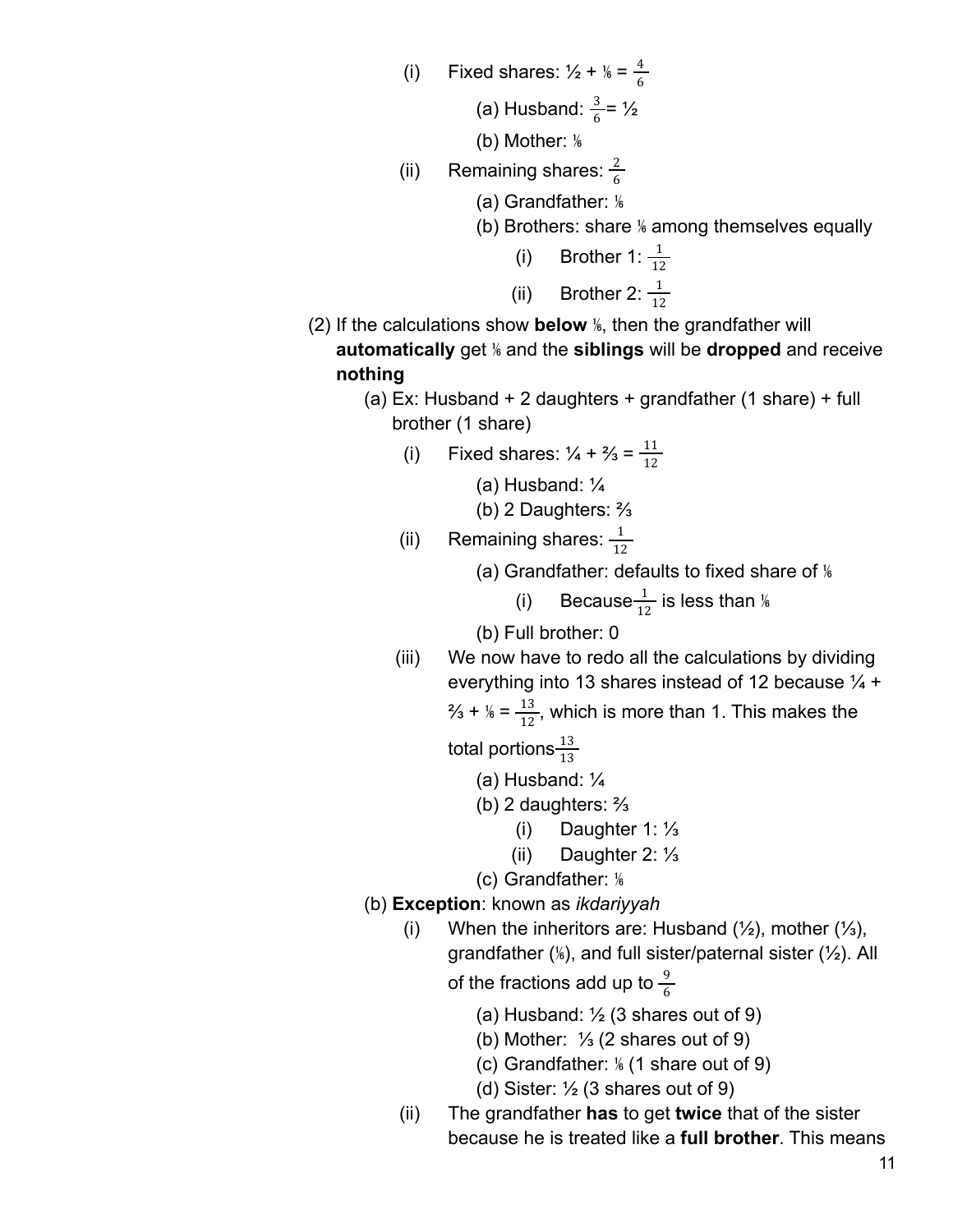the shares have to be: grandfather (2 shares) + Sister (1 share). So we have to **divide** the original 4 shares between them by 3 shares  $(\frac{4}{3})$ . It is **not** possible to do

it equally so we will **multiply** the 3 shares by the original 9, which will equal **27 shares**. Then we need to adjust everyone's shares accordingly:

- (a) Husband:  $\frac{1}{2}$  (3 shares x 3) -> 9 shares
- (b) Mother: ⅓ (2 shares x 3) -> 6 shares
- (c) The remaining 12 shares will be distributed with grandfather getting **twice** that of the sister:
	- (i) Grandfather: 8 shares
	- (ii) Sister: 4 shares
- (iii) This **only** happens in this case
- B. What does it mean to be given the highest option?
	- 1. Meaning we will **calculate** the grandfather's shares for all three options and give him whichever has the **highest** value
- V. If a **paternal half-brother** exists with a full brother, then during the **calculation** the paternal half-brother would be **given** a share but during **distribution** the full brother will **take** his share because the full brother is **stronger/closer** in relationship to the deceased in comparison to the paternal half-brother
	- A. Example
		- 1. Full brother (1 share) + paternal half-brother (1 share) + paternal grandfather (1 share)
			- a) Everyone is calculated to get ⅓. However, the full brother will take the share of his paternal half-brother. So the new shares will be as follows:
				- (1) Grandfather: ⅓
				- (2) Full brother: ⅔
				- (3) Paternal half-brother: 0
- VI. If a **paternal half-sibling** exists with **one full sister**, then the full sister will take her share **plus** anything more from the paternal half-sibling's share to **complete** her **fixed share** of ½. Then if there is anything **remaining**, it will go to the paternal half-sibling
	- A. Example
		- 1. Full sister (1 share) + paternal half-brother (2 shares) + grandfather (2 shares)
			- a) The full sister has to get her fixed share of  $\frac{1}{2}$ , which means she will have to take 1.5 shares from her paternal half-brother for a total of 2.5 shares because that will equal  $\frac{1}{2}$  of 5 total shares
				- (1) We are not going to be able to divide it equally so we will make the shares 10
					- (a) Grandfather: 4
					- (b) Full sister: 5 (2 shares for herself and 3 shares taken from her paternal half-brother)
					- (c) Paternal half-brother: 1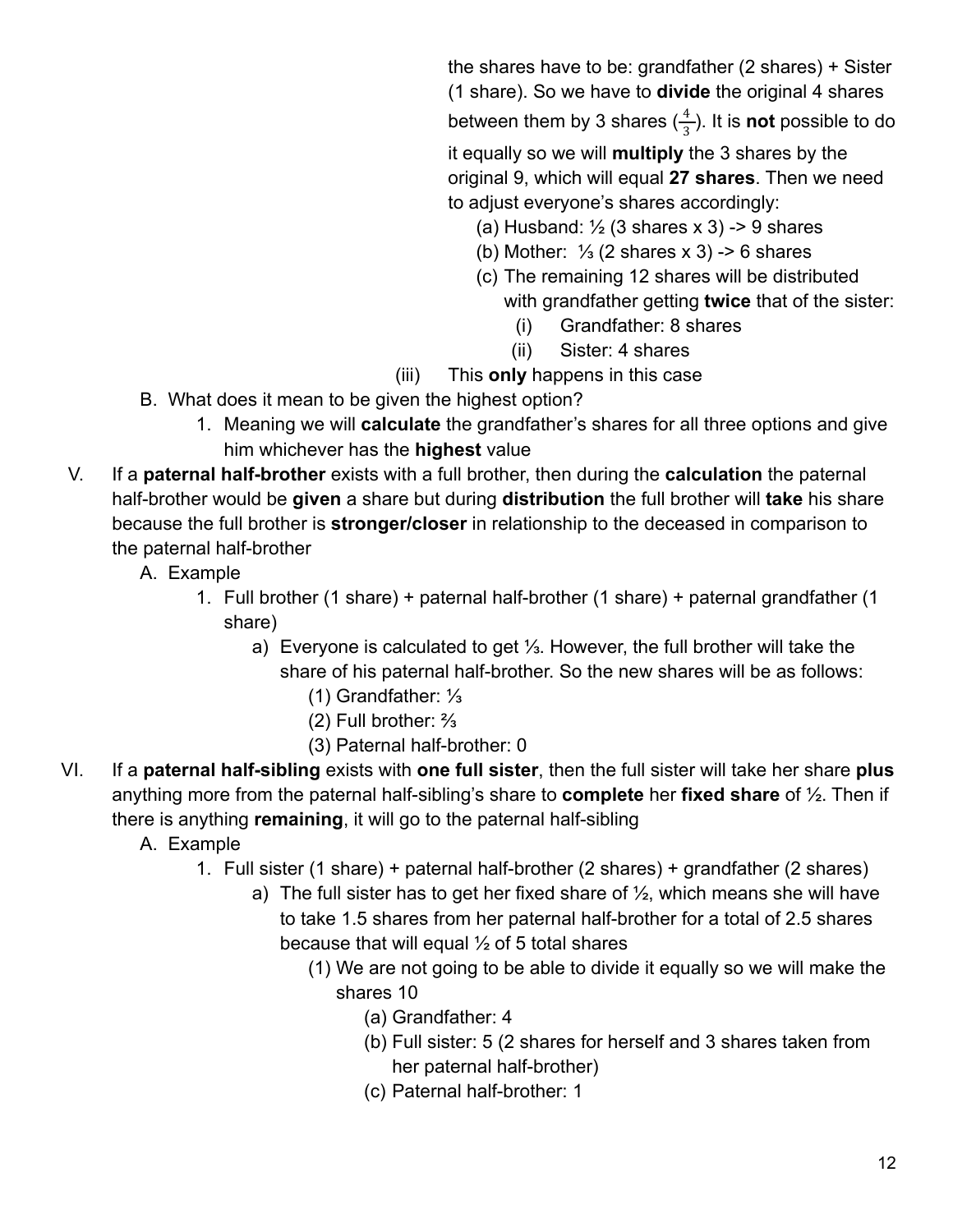## <span id="page-12-0"></span>Blockers of Inheritance

- I. It is of **two** types:
	- A. Blocking another inheritor **completely** from inheritance
		- 1. Types
			- a) *Awsaaf* (related to **attributes**): slavery, murdering, changing religion
			- b) *Ashkhaas* (related to **individuals**): when a **nearer** relative blocks the **further** one
	- B. **Reducing** the share of another inheritor
- II. Following **six** are always **safe** from being **completely** blocked from anyone. This means they will **always** inherit no matter what:
	- A. Husband
	- B. Wife
	- C. Father
	- D. Mother
	- E. Son
	- F. Daughter
- III. Blockers
	- A. The **father** will block the further ones (i.e. grandfather(s))
		- 1. Ex: the father will block the grandfather from inheriting if both are alive and any other grandfather (i.e. great grandfather) will also be blocked because of the father
	- B. The **closer grandfather** blocks the further ones
		- 1. Ex: the grandfather will block the great grandfather from inheriting if both are alive
	- C. The **closer son** blocks the further ones
		- 1. Ex: the son will block the grandson from inheriting if both are alive
	- D. The **mother** blocks **all** grandmothers
		- 1. Ex: the mother will block her mother and her child's paternal grandmother from inheriting if all three are alive
	- E. The **closer grandmother** blocks the further ones
		- 1. **Exception**: Where there is a father + paternal grandmother + paternal great grandmother
			- a) All **three** will inherit because the two grandmothers are from **different** lines of descent and also because the **father** does **not** block his mother (i.e. deceased's paternal grandmother) from inheriting according to the **Hanbalis**
		- 2. The **maximum** grandmothers that can inherit **simultaneously** are **three** if the deceased's mother is **not** in the picture. They will all share ⅙ equally:
			- a) Maternal grandmother
			- b) Paternal grandmother
			- c) Paternal great grandmother
		- 3. If there is a grandmother **present** that is related to the deceased through **both sides** of the family and there is **another** present through only **one side**, then the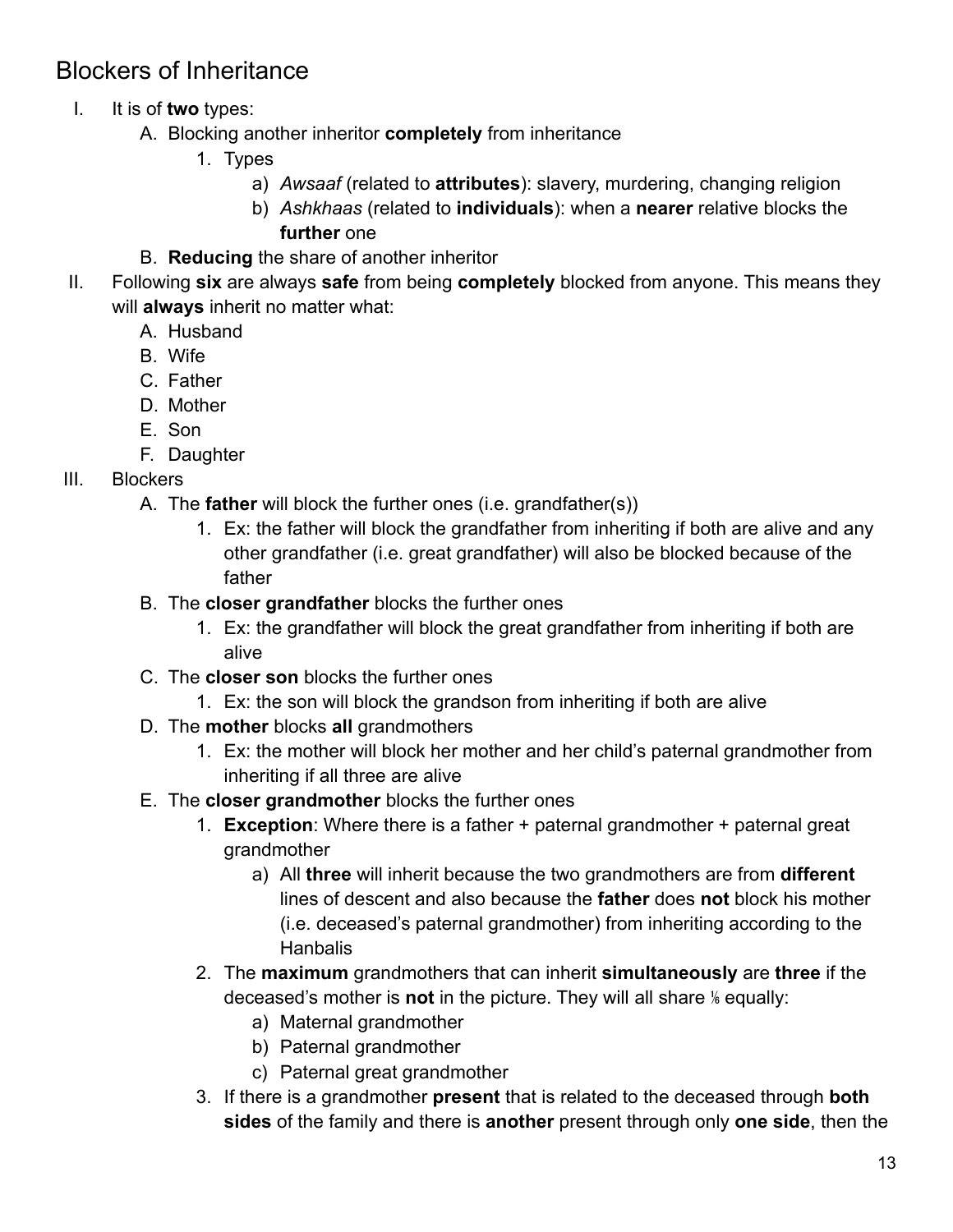**former** will take ⅔ of the ⅙ because she is **closer** in relationship to the deceased and the **latter** will take ⅓ of the ⅙ from the inheritance

- a) This can occur if a man marries a first cousin
	- (1) Ex: a man marries his paternal aunt's daughter. When he has kids through this wife, then the paternal aunt will be related to the children through both sides of the family because the man and his wife both are related to the paternal aunt
- F. **Full sibling** will be blocked from inheriting by the presence of **any** of the deceased's following relatives:
	- 1. Father
	- 2. Son
	- 3. Paternal grandson and so on down the line
- G. **Paternal sibling** will be blocked from inheriting by the presence of **any** of the deceased's following relatives:
	- 1. Father
	- 2. Son
	- 3. Paternal grandson and so on down the line
	- 4. Full brother
- H. **Full brother's son (nephew)** will be blocked from inheriting by the presence of **any** of the deceased's following relatives:
	- 1. Father
	- 2. Son
	- 3. Paternal grandson and so on down the line
	- 4. Full brother
	- 5. Grandfather
- I. **Maternal sibling** will be blocked from inheriting by the presence of **any** of the deceased's following relatives:
	- 1. Child
	- 2. Paternal grandchild and so on down the line
	- 3. Father
	- 4. Grandfather and so on up the line
- IV. If an inheritor is **prevented** from inheriting due to one of the **three reasons** mentioned earlier related to **attributes**, then he/she **cannot** block the others. **Calculations** will be done as if he/she does **not** exist
	- A. Ex: a son kills his father. In this case, he will **not** inherit from the father and the inheritance will be calculated between the rest of his family without the existence of a son

## <span id="page-13-0"></span>'Asabah (Those Who Inherit Without a Specific Share)

- I. Def: Those who inherit **without** a specific share mentioned in the Qur'an and Sunnah. It is also referred to as *ta'seeb*
	- A. An individual who inherits in this manner is called a *'aasib*
- II. Types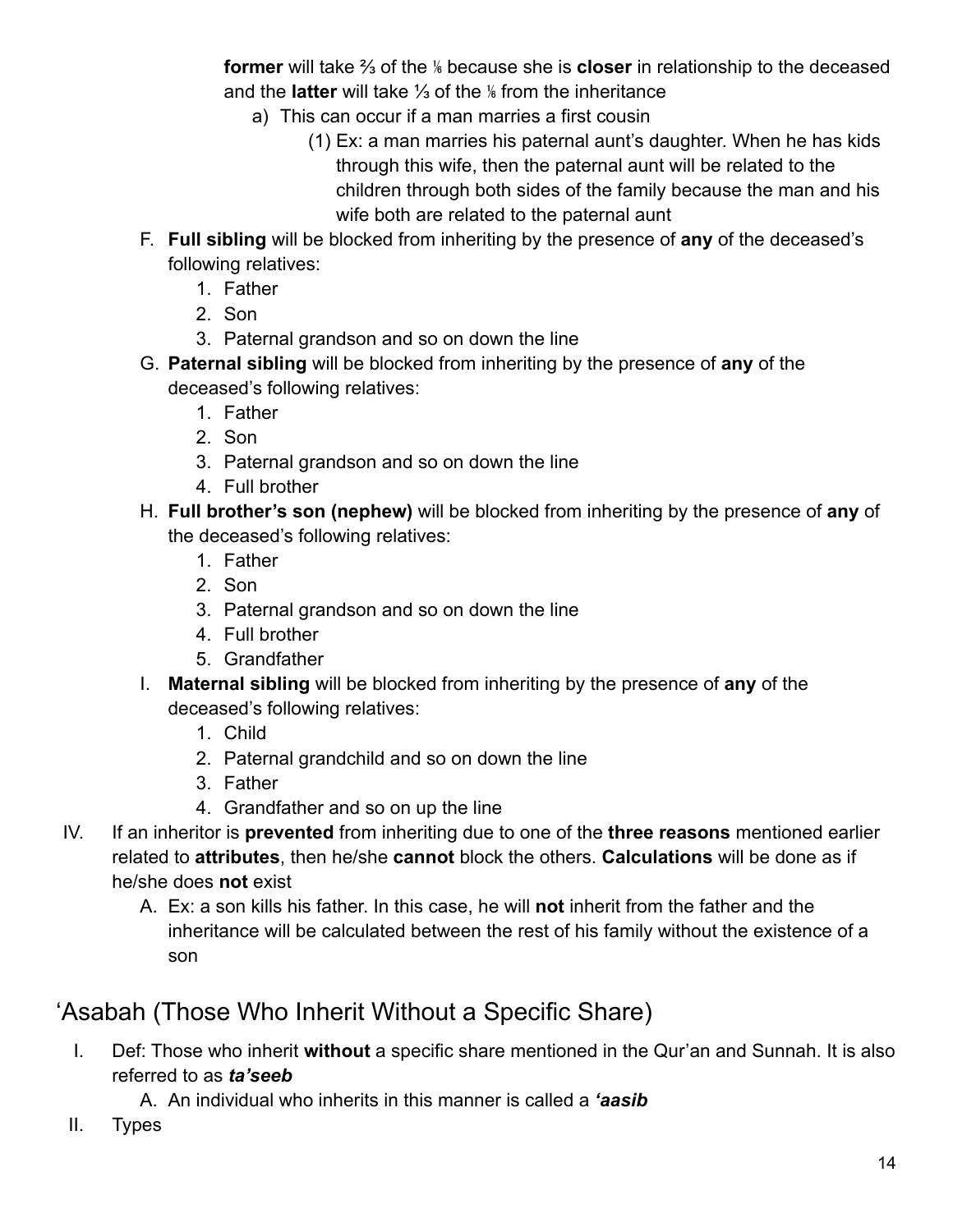- A. *'Asabah* by **itself**
	- 1. Those under this type are **always** males that do **not** have any **females** present between them and the deceased. They include:
		- a) Sons
		- b) Fathers
		- c) Grandfathers
		- d) Brothers
			- (1) Full or paternal only
		- e) Brothers' sons (i.e. nephews)
			- (1) Full or paternal brothers only
		- f) Paternal uncles
		- g) Those males who free their slaves
- B. *'Asabah* with **presence** of another
	- 1. This type occurs when a *'aasib* **only** qualifies for *ta'seeb* due to the **existence** of **particular inheritors**. If those particular inheritors did **not** exist, then the *'aasib* would **not** qualify for *ta'seeb*
	- 2. This type is discussed in more detail later below with examples
- C. *'Asabah* jointly with **another**
	- 1. This type occurs when two people **jointly** inherit together as *ta'seeb*
	- 2. This type is discussed in more detail later below with examples
- III. Use cases for the **first type** of *'asabah* are **three**:
	- A. The *'aasib* will **take** whatever is remaining **after** fixed portions are distributed
		- 1. Ex: Husband + Daughter + Grandson
			- a) The shares are as follows:
				- (1) Husband: ¼
				- (2) Daughter: ½
				- (3) Grandson: whatever is remaining
			- b) We will divide it based on 4 shares:
				- (1) Husband: 1 fixed share
				- (2) Daughter: 2 fixed shares
				- (3) Grandson: 1 share due to *ta'seeb*
		- 2. An *'aasib* could **also** receive **extra** due to *ta'seeb* in **addition** to receiving his **fixed portion**
			- a) Ex: 2 Daughters + Father
				- (1) The shares are as follows:
					- (a) 2 Daughters: ⅔
					- (b) Father: ⅙ + *Ta'seeb*
				- (2) We will divide it based on 6 shares:
					- (a) 2 Daughters: 4 fixed shares
					- (b) Father: 1 fixed share
						- (i) 1 more share is left remaining so it will **also** go to the father due to *ta'seeb*. So the father will have in total 2 shares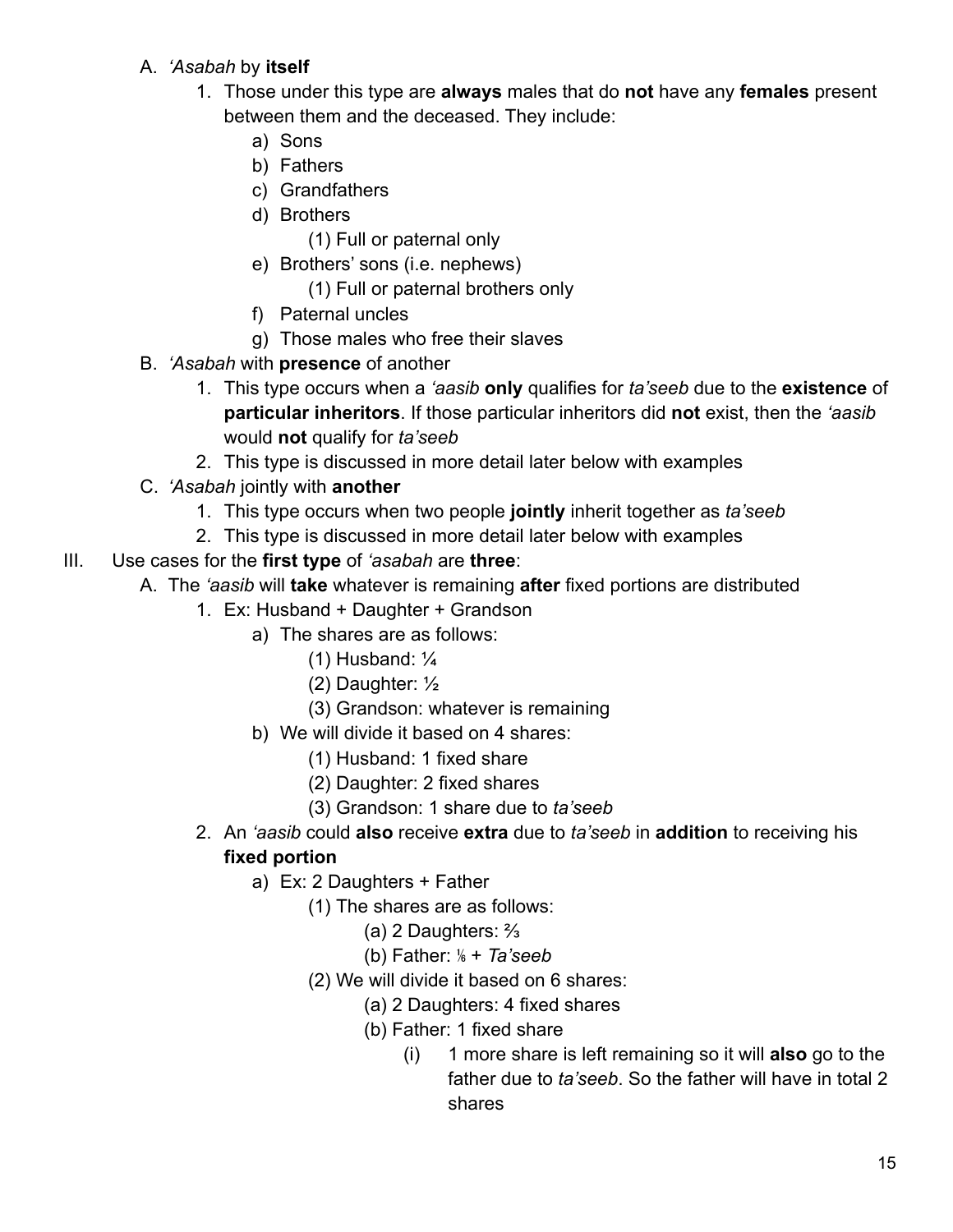- B. If there is **nothing** left after distribution of the **fixed shares**, then the *'aasib* will be **dropped**
	- 1. Meaning the *'aasib* will **not** get **anything**
	- 2. Ex: Husband + Mother + 2 Maternal brothers + 2 Full brothers
		- a) The shares are as follows:
			- (1) Husband: ½
			- $(2)$  Mother:  $\frac{1}{6}$
			- (3) 2 Maternal brothers: ⅓
			- (4) 2 Full brothers: whatever is remaining
				- (a) They are the *'aasib*
		- b) We will divide it based on 6 shares:
			- (1) Husband: 3 fixed shares
			- (2) Mother: 1 fixed share
			- (3) 2 Maternal brothers: 2 fixed shares
			- (4) 2 Full brothers: 0 shares
- C. If the *'aasib* is the **only** inheritor, then he will take **everything**
	- 1. Ex: a man leaves behind a son and no other inheritor
		- a) The son will **take** everything
- IV. For the **grandfather** or **father**, there are **three** specific cases when it comes to *ta'seeb*:
	- A. In the **absence** of the deceased's **child** or **grandchild**, the grandfather/father takes whatever is **remaining** due to *ta'seeb*
		- 1. This child or grandchild could be **either** a male or female
		- B. If the deceased's son(s) or paternal grandson(s) are **present**, then the grandfather/father will inherit **only** his **fixed portions** (*fardh*) and will **not** get anything **extra** due to *ta'seeb*
		- C. If there are **only** deceased's daughter(s) or paternal granddaughter(s) **present** and **no** males, then the grandfather/father will inherit in **both ways**: fixed portions + *ta'seeb*
- V. If there are full/paternal **sister(s)** with the deceased's daughter(s) or grandaughter(s) **present**, then the full/paternal sister(s) will **take** whatever is **left** due to *ta'seeb* after the daughter(s) or granddaughter(s) have **received** their **fixed shares**
	- A. This is the **second** type of *'asabah* that was mentioned above
	- B. Ex 1: Daughter + Full sister
		- 1. The shares are as follows:
			- a) Daughter: ½
			- b) Full sister: Whatever is remaining
		- 2. We will divide it based on 2 shares:
			- a) Daughter: 1 fixed share
			- b) Full sister: 1 share due to *ta'seeb*
	- C. Ex 2: Daughter + Paternal granddaughter + Full sister
		- 1. The shares are as follows:
			- a) Daughter: ½
			- b) Paternal granddaughter: %
			- c) Full sister: Whatever is remaining
		- 2. We will divide it based on 6 shares: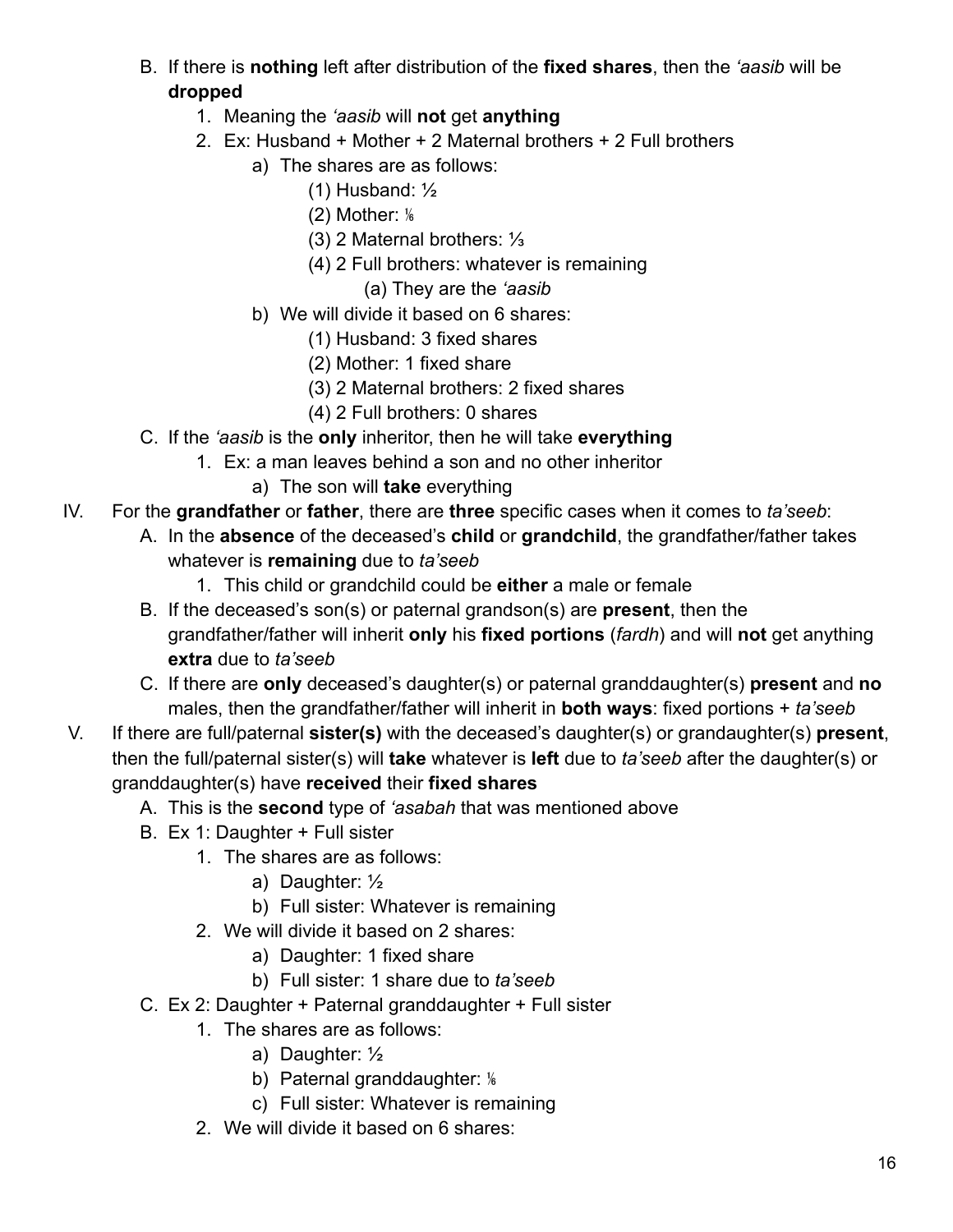- a) Daughter: 3 fixed shares
- b) Paternal granddaughter: 1 fixed share
- c) Full sister: 2 shares due to *ta'seeb*
- D. Ex 3: 2 Daughters + Paternal granddaughter + Full sister
	- 1. The shares are as follows:
		- a) 2 Daughters: ⅔
		- b) Paternal granddaughter: 0
			- (1) If the deceased's **daughters** take up ⅔, then the paternal granddaughter(s) do **not** inherit unless there is a **male** *'aasib* in the picture (i.e. paternal grandson)
		- c) Full sister: Whatever is remaining
	- 2. We will divide it based on 3 shares:
		- a) 2 Daughters: 2 fixed shares
		- b) Paternal granddaughter: 0
		- c) Full sister: 1 share due to *ta'seeb*
- VI. Those who inherit **with** others **together** as **joint** *'asabah*
	- A. This is the **third** type of *'asabah* that was mentioned above
	- B. They fall into the following **four** types:
		- 1. Son and daughter
			- a) The son will get twice that of the daughter
		- 2. Paternal grandson and paternal granddaughter
			- a) **Even** if each is from a **different** son
				- (1) Ex: Granddaughter and her male cousin (i.e. son of her uncle)
				- b) The paternal grandson will get twice that of the paternal granddaughter
		- 3. Full brother and full sister
			- a) The full brother receives twice that of the full sister
		- 4. Paternal brother and paternal sister
			- a) The paternal brother receives twice that of the paternal sister
- VII. If the following **qualify** to inherit, then they will inherit by **themselves** and their **sisters** do **not** qualify to jointly inherit **with** them:
	- A. Deceased's paternal uncle
		- 1. This means the deceased's **paternal aunt** does **not** qualify to inherit
	- B. Deceased's male paternal cousin
		- 1. This means the deceased's **female paternal cousin** does **not** qualify to inherit
	- C. Deceased's brother's son
		- 1. This means the deceased's **niece** does not qualify to inherit
- VIII. If the **freed** male/female **slave** does **not** have **anyone** to inherit him/her, then the man/woman who freed the slave **will** inherit the slave's wealth
	- A. If the **one** who **freed** the slave is **not** alive, then his/her **male relatives** will qualify to inherit on his/her behalf
		- 1. The **male relatives** inherit based on the **closest** relationship. The order is as follows. Those on the **top** have **first priority** and if they do **not** exist then it goes down to the next level and so on:
			- a) Sons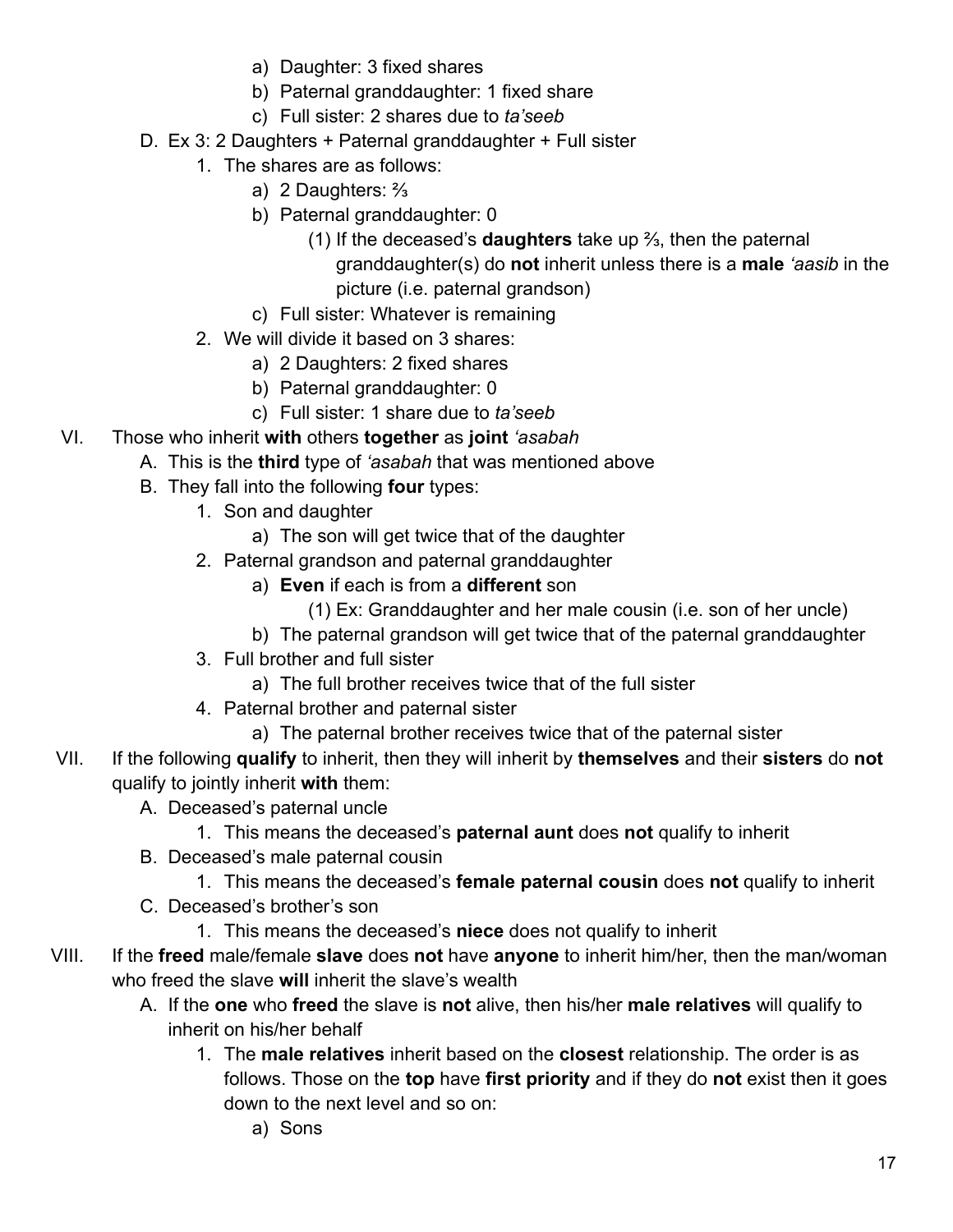- b) Fathers
- c) Grandfathers
- d) Brothers
- e) Brother's sons (i.e. nephews)

# <span id="page-17-0"></span>Dividing Shares into Whole Numbers

- I. This concept is known as the **basic figure** (*asl al-mas'alah*): It is the **lowest** number that will **allow** the shares of inheritance to be represented by **whole numbers**
	- A. It is similar to the concept of finding the **lowest common denominator** when adding fractions that have different denominators such as ½ and ⅓
- II. For this chapter, we need to briefly understand the concept of *'awl*
	- A. This is when the the **sum** of the prescribed shares is **greater** than the inheritance **itself** so all shares are **reduced proportionately** so that the **total** shares equal 1
		- 1. In other words, the **amount** of inheritance is **not** enough to **fulfill** the inheritors' portions
		- 2. There will be examples shown later in this chapter to further expand on it and show how to resolve it *insha'Allah*
- III. There are **seven** principles when dividing shares into whole numbers
	- A. **Four** cases do **not** have *'awl* in them
		- 1. Out of **two** shares. This happens in the following cases:
			- a) **Two** inheritors where **each** has a **fixed** share of ½
				- (1) Ex: Husband + Full sister
					- (a) The shares are as follows:
						- (i) Husband:  $\frac{1}{2}$
						- (ii) Full sister:  $\frac{1}{2}$
					- (b) We will divide it based on 2 shares:
						- (i) Husband: 1 fixed share
						- (ii) Full sister: 1 fixed share
			- b) When **one** inheritor has a **fixed** share of ½ while the **other** takes the **remaining** due to *ta'seeb*
				- (1) Ex: Husband + Father
					- (a) The shares are as follows:
						- (i) Husband: ½
						- (ii) Father: takes the remaining  $\frac{1}{2}$
					- (b) We will divide it based on 2 shares:
						- (i) Husband: 1 fixed share
						- (ii) Father: 1 share due to *ta'seeb*
		- 2. Out of **three** shares. This happens in the following cases:
			- a) When **one** inheritor takes a **fixed** share of ⅔ and the **other** the **remaining** due to *ta'seeb*
				- (1) Ex: 2 Daughters + Father
					- (a) The shares are as follows:
						- (i) 2 Daughters: ⅔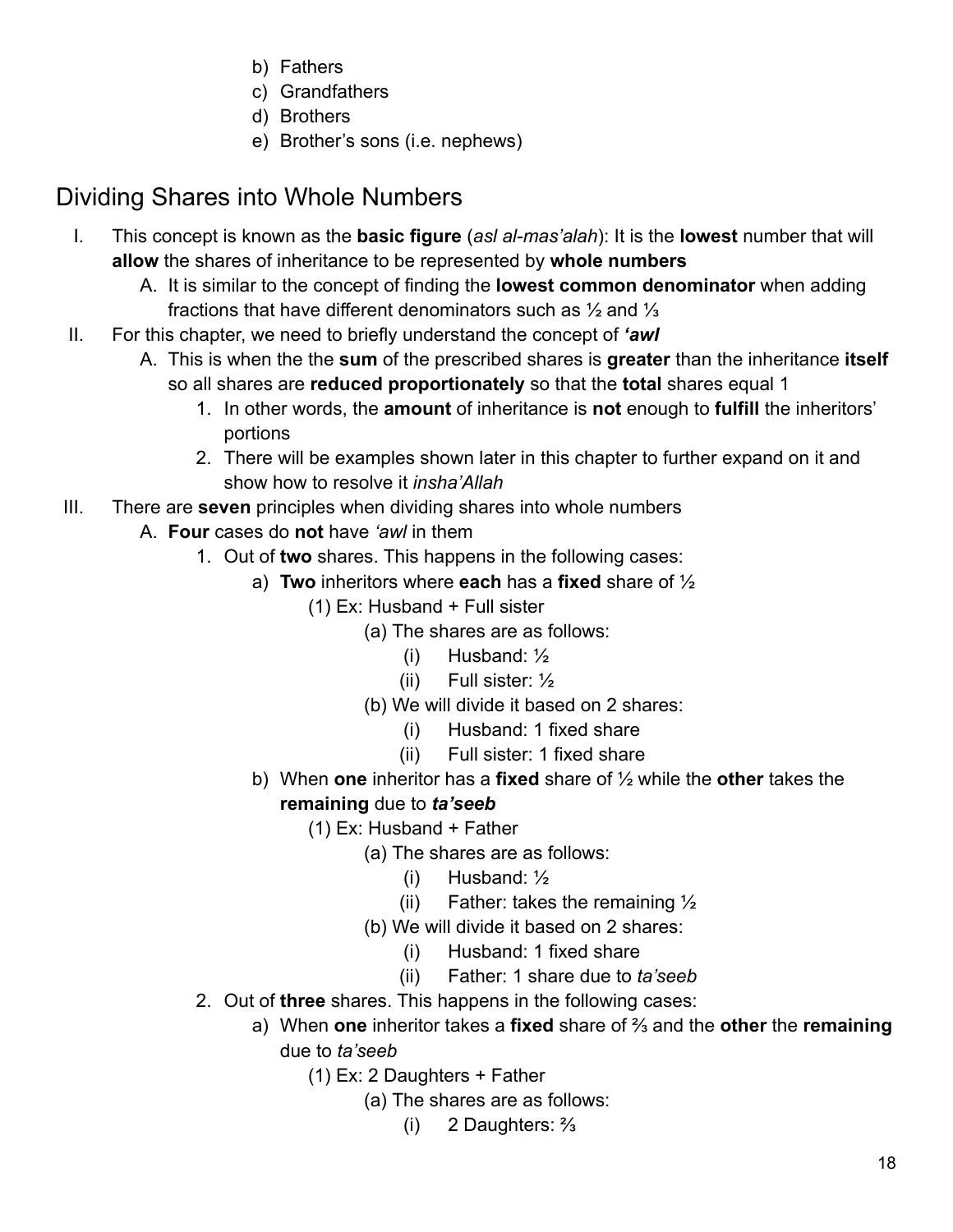- (ii) Father: Remaining due to *ta'seeb*
- (b) We will divide it based on 3 shares:
	- (i) 2 Daughters: 2 fixed shares
	- (ii) Father: 1 share due to *ta'seeb*
- b) When **one** inheritor takes a **fixed** share of ⅓ and the **other** the **remaining** due to *ta'seeb*
	- (1) Ex: Father + Mother
		- (a) The shares are as follows:
			- (i) Mother: ⅓
			- (ii) Father: takes the remaining ⅔ due to *ta'seeb*
		- (b) We will divide it based on 3 shares:
			- (i) Mother: 1 fixed share
			- (ii) Father: 2 shares due to *ta'seeb*
- 3. Out of **four** shares. This happens in the following cases:
	- a) When **one** inheritor takes a **fixed** share of ¼ and the **other** the remaining ¾ due to *ta'seeb*
		- (1) Ex: Husband + Son
			- (a) The shares are as follows:
				- (i) Husband:  $\frac{1}{4}$
				- (ii) Son: takes the remaining ¾ due to *ta'seeb*
			- (b) We will divide it based on 4 shares:
				- (i) Husband: 1 fixed share
				- (ii) Sons: 3 shares due to *ta'seeb*
	- b) When **one** inheritor takes a **fixed** share of ¼, another takes a **fixed** share
		- of ½, and the **remaining** goes to another due to *ta'seeb*
			- (1) Ex: Husband + Daughter + Full brother
				- (a) The shares are as follows:
					- (i) Husband: ¼
					- (ii) Daughter: ½
					- (iii) Full brother: Remaining due to *ta'seeb*
					- (b) We will divide it based on 4 shares:
						- (i) Husband: 1 fixed share
						- (ii) Daughter: 2 fixed shares
						- (iii) Full brother: 1 remaining share due to *ta'seeb*
- 4. Out of **eight** shares. This happens in the following cases:
	- a) When **one** inheritor takes a **fixed** share of ⅛ and the **other** the **remaining** ⅞ due to *ta'seeb*
		- $(1)$  Ex: Wife  $+$  Son
			- (a) The shares are as follows:
				- $(i)$  Wife:  $\frac{1}{8}$
				- (ii) Son: takes the remaining ⅞ due to *ta'seeb*
			- (b) We will divide it based on 8 shares:
				- (i) Wife: 1 fixed share
				- (ii) Son: 7 remaining shares due to *ta'seeb*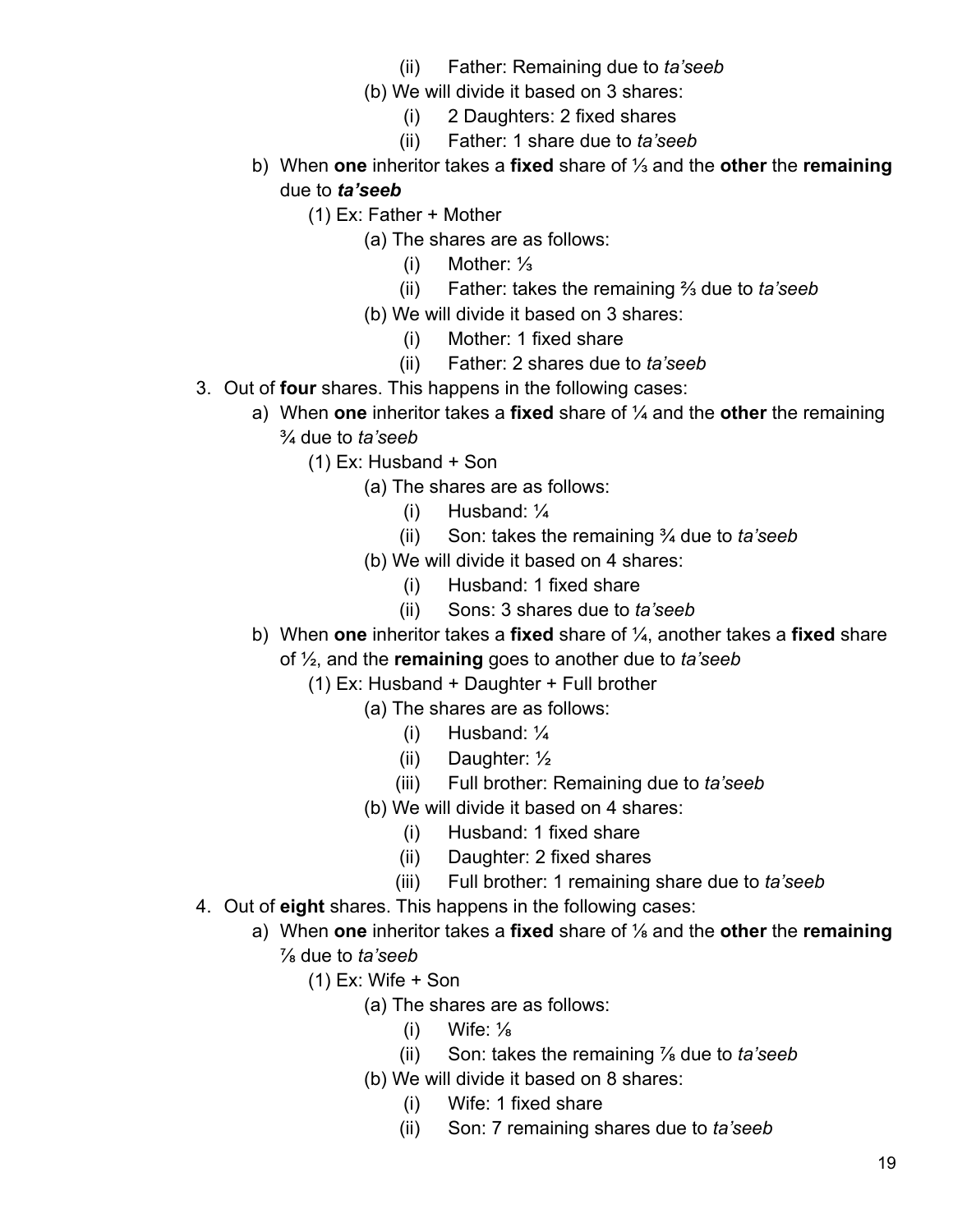- b) When **one** inheritor takes a **fixed** share of ⅛, another takes a **fixed** share of ½, and the **remaining** goes to another due to *ta'seeb*
	- (1) Ex: Wife + Daughter + Full brother
		- (a) The shares are as follows:
			- $(i)$  Wife:  $\frac{1}{8}$
			- (ii) Daughter: ½
			- (iii) Full brother: takes the remaining due to *ta'seeb*
		- (b) We will divide it based on 8 shares:
			- (i) Wife: 1 fixed share
			- (ii) Daughter: 4 fixed shares
			- (iii) Full brother: 3 remaining shares due to *ta'seeb*
- B. **Three** cases **could** have *'awl* in them. It **combines** between **two** or more types of **fixed** portions
	- 1. Out of **six** shares. This happens in the following cases:
		- a) When there is **one** inheritor taking a **fixed** share of ½ and **another** a **fixed** share of ⅔
			- (1) Ex: Husband + 2 Sisters
				- (a) The shares are as follows:
					- (i) Husband: ½
					- (ii) 2 Sisters: ⅔
				- (b) We will divide it based on 6 shares:
					- (i) Husband: 3 fixed shares
					- (ii) 2 Sisters: 4 fixed shares
				- (c) The result is  $\frac{7}{6}$  so this is *'awl* 
					- (i) We will **increase** the total shares to 7 so that **all**

parties will get their shares. The new result will be  $\frac{7}{7}$ 

- b) When there is **one** inheritor taking a **fixed** share of ½ and **another** a **fixed** share of ⅓
	- (1) Ex: Husband + Mother + Paternal uncle
		- (a) The shares are as follows:
			- (i) Husband: ½
			- (ii) Mother: ⅓
			- (iii) Paternal uncle: whatever is remaining due to *ta'seeb*
		- (b) We will divide it based on 6 shares:
			- (i) Husband: 3 fixed shares
			- (ii) Mother: 2 fixed shares
			- (iii) Paternal uncle: 1 remaining share due to *ta'seeb*
- c) When there is **one** inheritor taking a **fixed** share of ½ and **another** a **fixed** share of  $\frac{1}{6}$ 
	- (1) Ex: Husband + Maternal brother + Paternal uncle
		- (a) The shares are as follows:
			- (i) Husband: ½
			- (ii) Maternal brother: ⅙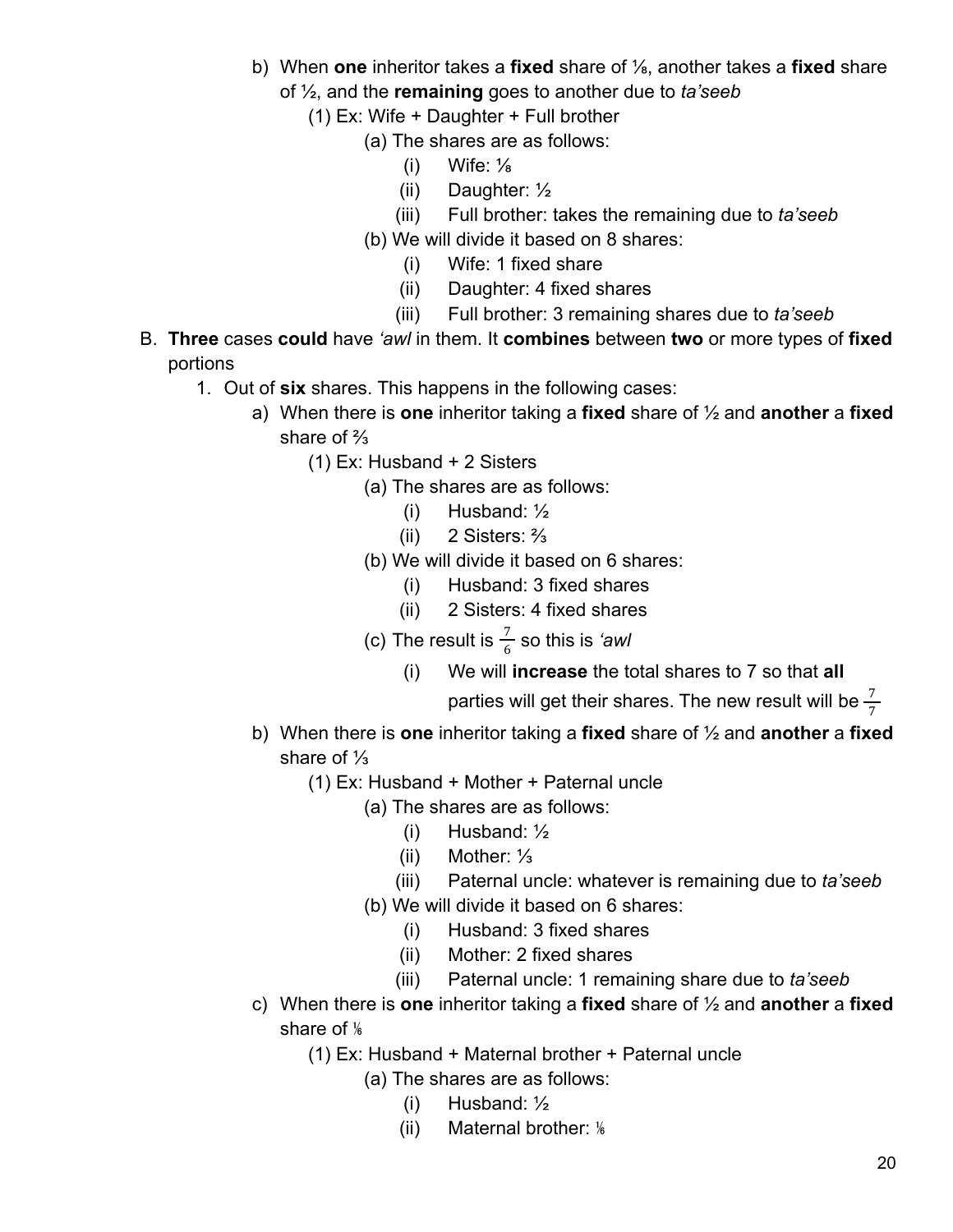- (iii) Paternal uncle: whatever is remaining due to *ta'seeb*
- (b) We will divide it based on 6 shares:
	- (i) Husband: 3 fixed shares
	- (ii) Maternal brother: 1 fixed share
	- (iii) Paternal uncle: 2 remaining shares due to *ta'seeb*
- d) The *'awl* in the case of **six shares** can go **up to 10**. It can be an **even** or **odd** number
	- (1) Meaning the shares could be **increased** to 7, 8, 9, or 10 due to *'awl*
		- (a) Example of **increase to 7 shares**
			- (i) This has already passed above
		- (b) Example of **increase to 8 shares** (Husband + Full sister + Mother)
			- (i) The shares are as follows:
				- (a) Husband: ½
				- (b) Full sister: ½
				- (c) Mother: ⅓
			- (ii) We will divide it based on 6 shares:
				- (a) Husband: 3 fixed shares
				- (b) Full sister: 3 fixed shares
				- (c) Mother: 2 fixed shares
			- (iii) The result is  $\frac{8}{6}$  so this is *'awl* 
				- (a) We will **increase** the total shares to 8 so that **all** parties will get their shares. The new result will be  $\frac{8}{8}$
		- (c) Example of **increase to 9 shares** (Husband + 2 Full sisters
			- + 2 Maternal sisters)
				- (i) The shares are as follows:
					- (a) Husband: ½
					- (b) 2 Full sisters: ⅔
					- (c) 2 Maternal sisters: ⅓
			- (ii) We will divide it based on 6 shares:
				- (a) Husband: 3 fixed shares
				- (b) 2 Full sisters: 4 fixed shares
				- (c) 2 Maternal sisters: 2 fixed shares
			- (iii) The result is  $\frac{9}{6}$  so this is *'awl* 
				- (a) We will **increase** the total shares to 9 so that **all** parties will get their shares. The new result will be  $\frac{9}{9}$
		- (d) Example of **increase to 10 shares** (Husband + Mother + 2 Full sisters + 2 Maternal sisters)
			- (i) The shares are as follows:
				- (a) Husband: ½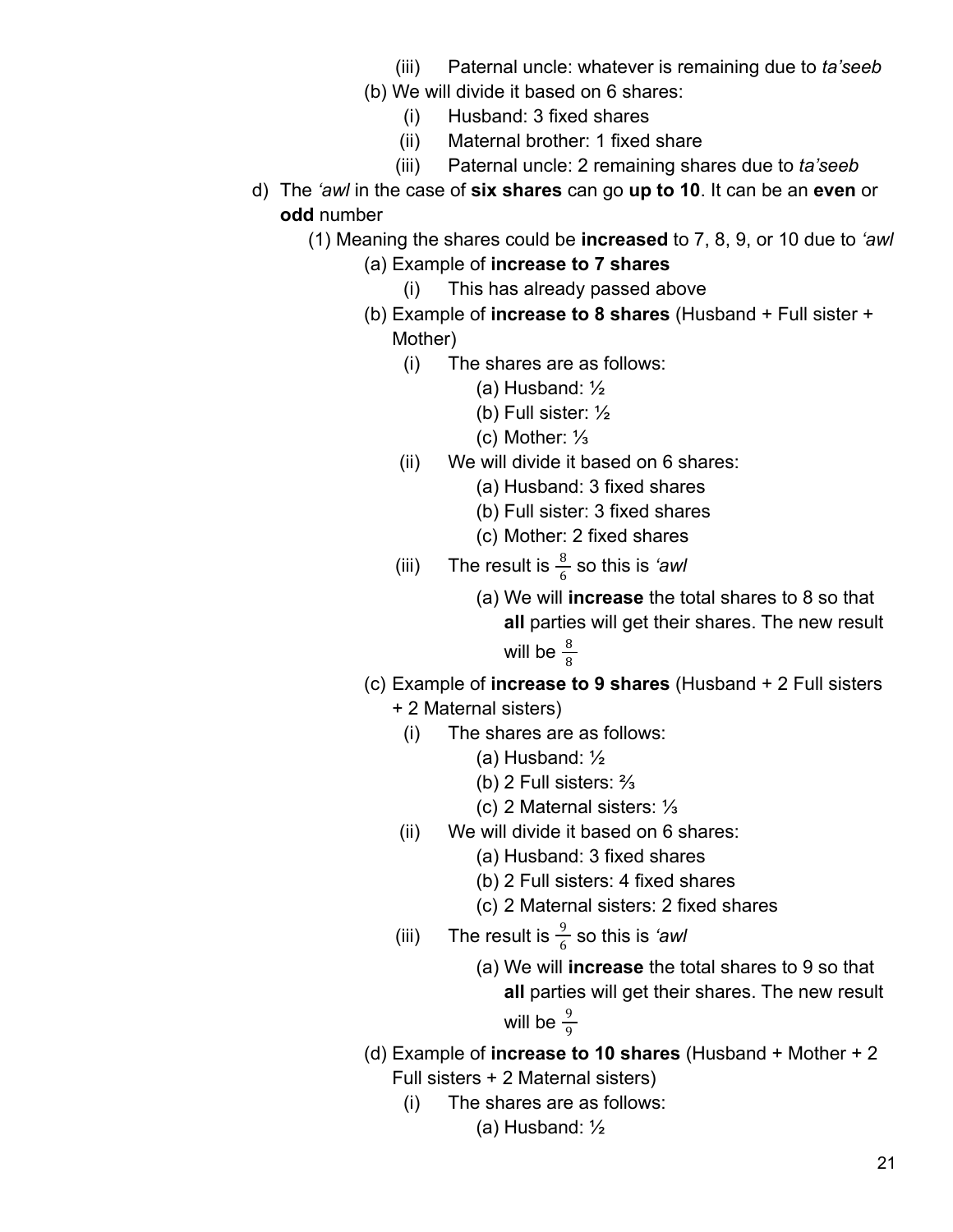- (b) Mother: ⅙
- (c) 2 Full sisters: ⅔
- (d) 2 Maternal sisters: ⅓
- (ii) We will divide it based on 6 shares:
	- (a) Husband: 3 fixed shares
	- (b) Mother: 1 fixed share
	- (c) 2 Full sisters: 4 fixed shares
	- (d) 2 Maternal sisters: 2 fixed shares
- (iii) The result is  $\frac{10}{6}$  so this is *'awl* 
	- (a) We will **increase** the total shares to 10 so that **all** parties will get their shares. The new result will be  $\frac{10}{10}$
- 2. Out of **twelve** shares. This happens in the following cases:
	- a) When there is **one** inheritor taking a **fixed** share of ¼ and **another** a **fixed** share of  $\frac{1}{6}$ 
		- (1) Ex: Wife + Grandmother + Paternal uncle
			- (a) The shares are as follows:
				- (i) Wife:  $\frac{1}{4}$
				- (ii) Grandmother: ⅙
				- (iii) Paternal uncle: whatever is remaining due to *ta'seeb*
			- (b) We will divide it based on 12 shares:
				- (i) Wife: 3 fixed shares
				- (ii) Grandmother: 2 fixed shares
				- (iii) Paternal uncle: 7 remaining shares due to *ta'seeb*
	- b) When there is **one** inheritor taking a **fixed** share of ¼ and **another** a **fixed** share of ⅔
		- (1) Ex: Husband + 2 Daughters + Paternal uncle
			- (a) The shares are as follows:
				- (i) Husband: ¼
				- (ii) 2 Daughters: ⅔
				- (iii) Paternal uncle: whatever is remaining due to *ta'seeb*
			- (b) We will divide it based on 12 shares:
				- (i) Husband: 3 fixed shares
				- (ii) 2 Daughters: 8 fixed shares
				- (iii) Paternal uncle: 1 remaining share due to *ta'seeb*
	- c) When there is **one** inheritor taking a **fixed** share of ¼ and **another** a **fixed** share of ⅓
		- (1) Ex: Wife + Mother + Paternal uncle
			- (a) The shares are as follows:
				- (i) Wife:  $\frac{1}{4}$
				- (ii) Mother: ⅓
				- (iii) Paternal uncle: whatever is remaining due to *ta'seeb*
			- (b) We will divide it based on 12 shares: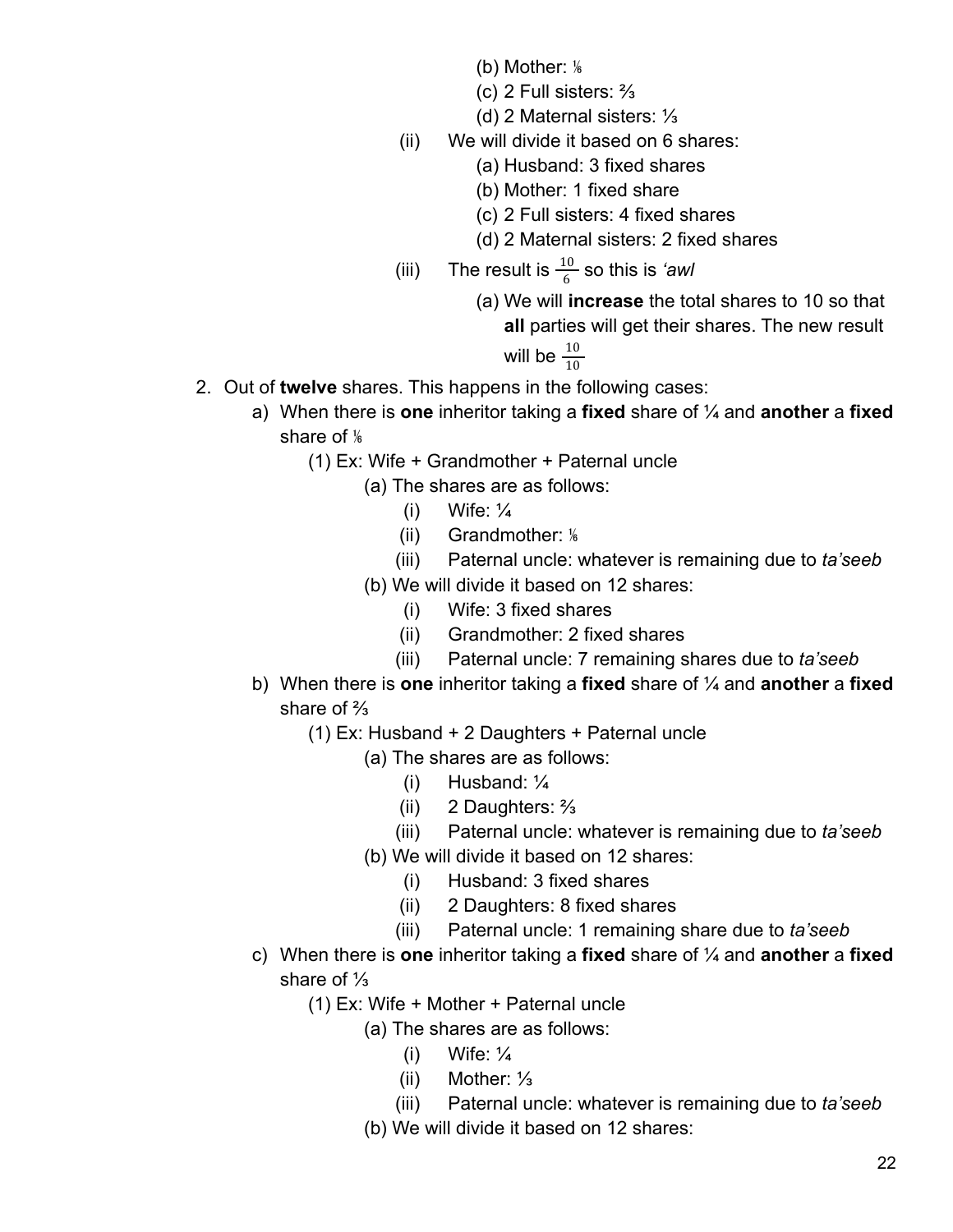- (i) Wife: 3 fixed shares
- (ii) Mother: 4 fixed shares
- (iii) Paternal uncle: 5 remaining shares due to *ta'seeb*
- d) The *'awl* in the case of **twelve shares** can go **up to 17**. It can **only** take place in **odd** numbers of 13, 15, or 17
	- (1) Ex: 3 Full sisters + 2 Maternal sisters + 3 Wives + 1 Grandmother (a) The shares are as follows:
		- (i) 3 Full sisters: ⅔
		- (ii) 2 Maternal sisters: ⅓
		- (iii)  $3$  Wives:  $\frac{1}{4}$
		- (iv) 1 Grandmother:  $\frac{1}{6}$
		- (b) We will divide it based on 12 shares:
			- (i) 3 Full sisters: 8 fixed shares
			- (ii) 2 Maternal sisters: 4 fixed shares
			- (iii) 3 Wives: 3 fixed shares
			- (iv) 1 Grandmother: 2 fixed shares
		- (c) The result is  $\frac{17}{12}$  so this is *'awl* 
			- (i) We will **increase** the total shares to 17 so that **all**

parties will get their shares. The new result will be  $\frac{17}{17}$ 

- 3. Out of **twenty-four** shares. This happens in the following cases:
	- a) When there is **one** inheritor taking a **fixed** share of ⅛ and **another** a **fixed** share of  $\frac{1}{6}$ 
		- (1) Ex: Wife + Daughter + Mother + Paternal uncle
			- (a) The shares are as follows:
				- (i) Wife:  $\frac{1}{8}$
				- (ii) Daughter: ½
				- $(iii)$  Mother:  $\frac{1}{6}$
				- (iv) Paternal uncle: whatever is remaining due to *ta'seeb*
			- (b) We will divide it based on 24 shares:
				- (i) Wife: 3 fixed shares
				- (ii) Daughter: 12 fixed shares
				- (iii) Mother: 4 fixed shares
				- (iv) Paternal uncle: 5 remaining shares due to *ta'seeb*
	- b) When there is **one** inheritor taking a **fixed** share of ⅛ and **another** a **fixed** share of ⅔
		- (1) Ex: Wife + 2 Daughters + Paternal uncle
			- (a) The shares are as follows:
				- $(i)$  Wife:  $\frac{1}{8}$
				- (ii) 2 Daughters: ⅔
				- (iii) Paternal uncle: whatever is remaining due to *ta'seeb*
			- (b) We will divide it based on 24 shares:
				- (i) Wife: 3 fixed shares
				- (ii) 2 Daughters: 16 fixed shares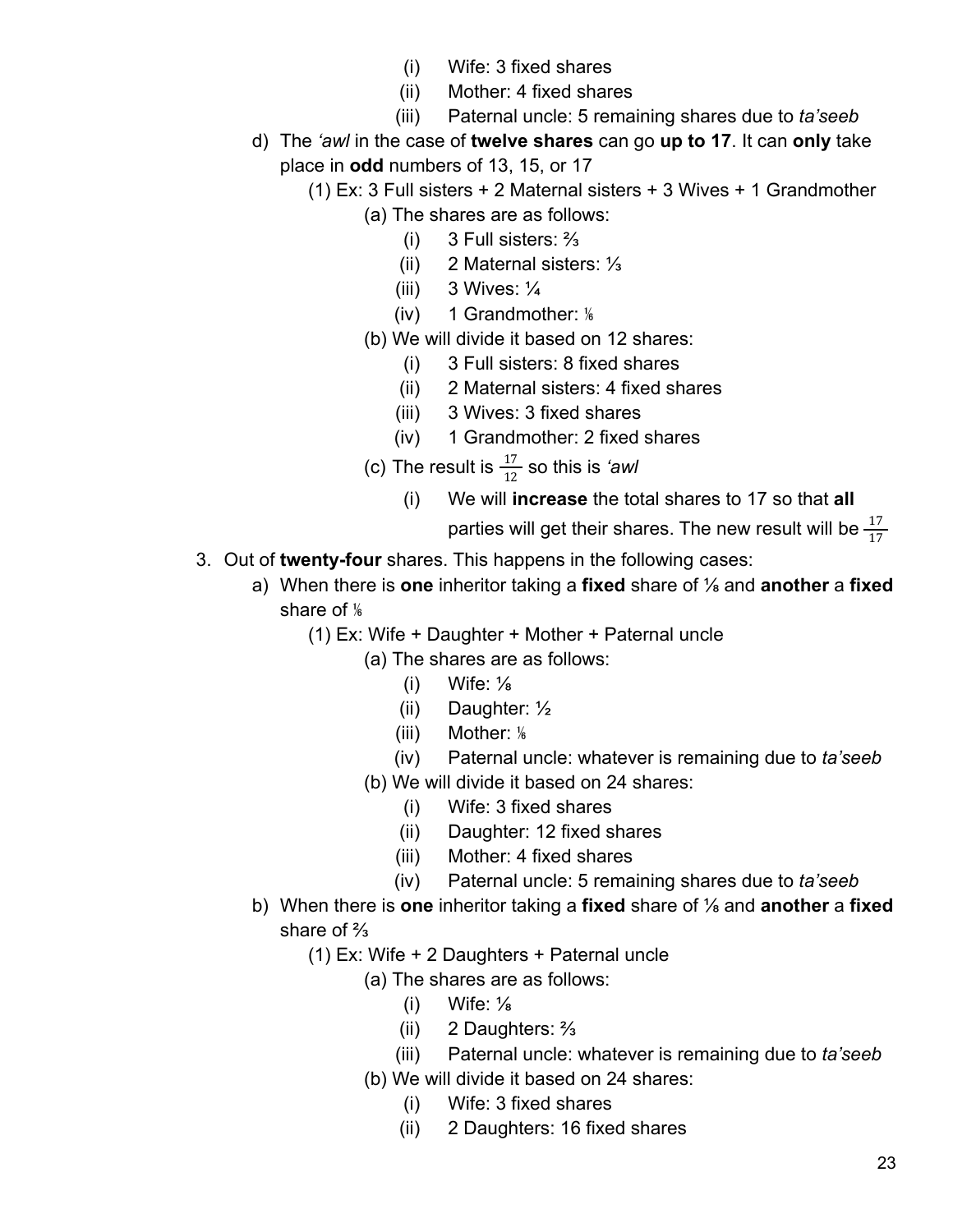- (iii) Paternal uncle: 5 remaining shares due to *ta'seeb*
- c) When there is **one** inheritor taking a **fixed** share of ⅛, **another** a **fixed** share of ⅙, and another a **fixed** share of ⅔
	- (1) Ex: Wife + 2 Daughters + Mother + Paternal uncle
		- (a) The shares are as follows:
			- $(i)$  Wife:  $\frac{1}{8}$
			- (ii) 2 Daughters: ⅔
			- (iii) Mother: %
			- (iv) Paternal uncle: whatever is remaining due to *ta'seeb*
		- (b) We will divide it based on 24 shares:
			- (i) Wife: 3 fixed shares
			- (ii) 2 Daughters: 16 fixed shares
			- (iii) Mother: 4 fixed shares
			- (iv) Paternal uncle: 1 remaining share due to *ta'seeb*
- d) The *'awl* in the case of **twenty-four shares** can **only** be 27
	- (1) This *'awl* case is called *al-manbariyyah* because Ali gave this ruling while he was on the *minbar*
	- (2) Ex: Wife + 2 Daughters + Mother + Father
		- (a) The shares are as follows:
			- $(i)$  Wife:  $\frac{1}{8}$
			- (ii) 2 Daughters: ⅔
			- $(iii)$  Mother:  $\frac{1}{6}$
			- (iv) Father:  $\frac{1}{6}$  + whatever is remaining
		- (b) We will divide it based on 24 shares:
			- (i) Wife: 3 fixed shares
			- (ii) 2 Daughters: 16 fixed shares
			- (iii) Mother: 4 fixed shares
			- (iv) Father: 4 fixed shares
		- (c) The result is  $\frac{27}{24}$  so this is *'awl* 
			- (i) We will **increase** the total number of shares to 27 so that **all** parties will get their shares. The new result will be  $\frac{27}{27}$
- IV. *Radd*: **decrease** in the **basic figure** (*asl al-mas'alah*) and **increase** in amounts of the **fixed portions**. It is the **opposite** of *'awl*
	- A. This is when the **sum** of the prescribed shares is **lower** than the inheritance **itself** so all shares are **increased proportionately** so that the **total** shares equal 1
		- 1. In other words, we have **extra** left over which we **return** (*radd*) to the inheritors by giving them **more** than their prescribed shares
	- B. Conditions
		- 1. Existence of the person inheriting **fixed portions** (*fardh*)
		- 2. **Non-existence** of any person that inherits via *ta'seeb*
		- 3. There is **extra** left behind **after** the **fixed portions** have been distributed
	- C. Who is entitled to it?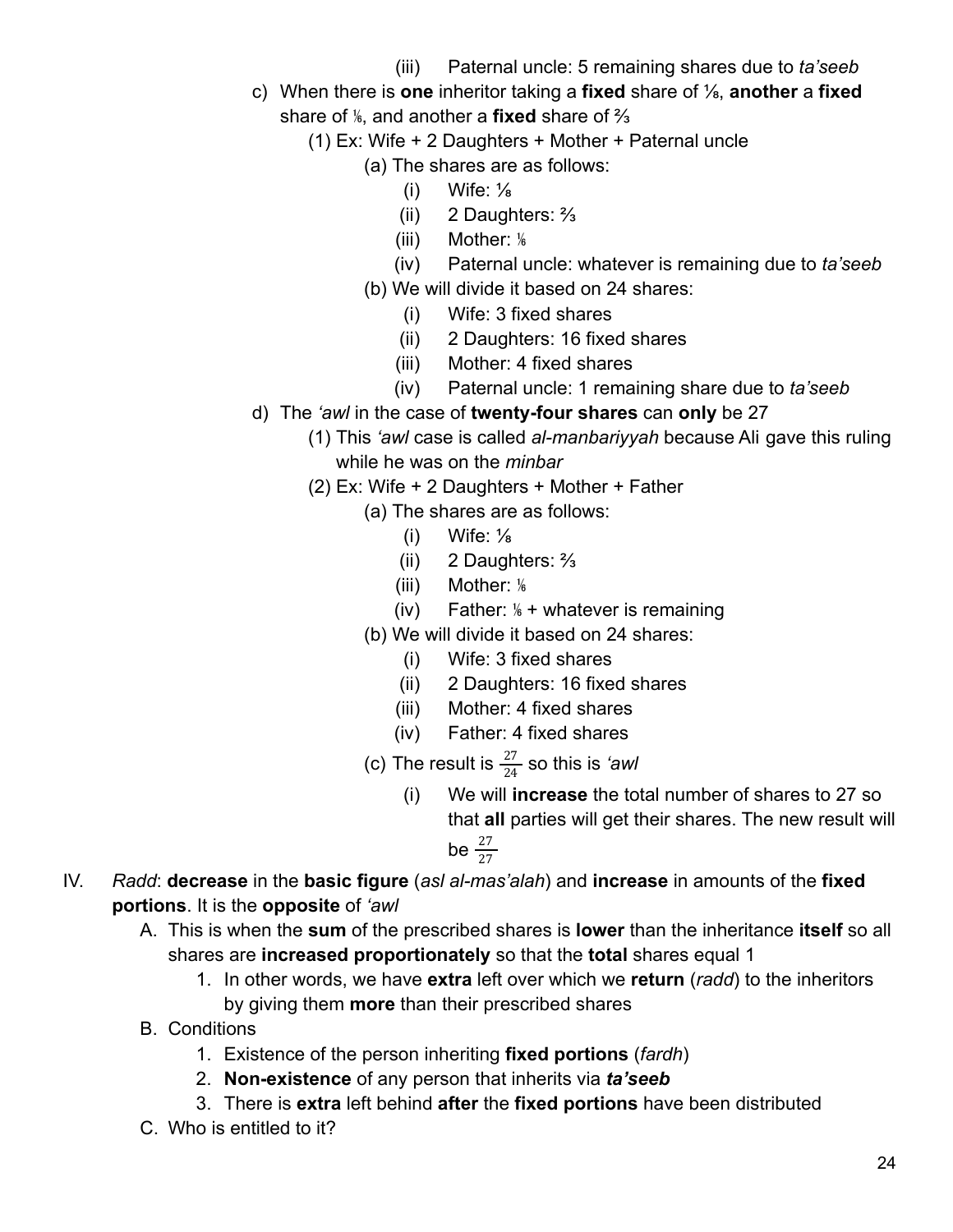- 1. Daughter
- 2. Granddaughter through a son
- 3. Full blood sister
- 4. Full paternal sister
- 5. Mother
- 6. Maternal sister
- 7. Maternal brother
- 8. Grandmother
- D. Ex 1: 3 Daughters
	- 1. The shares are as follows:
		- a) 3 Daughters: ⅔
	- 2. We will divide it based on 3 shares:
		- a) 3 Daughters: 2 fixed shares
	- 3. The result is  $\frac{2}{3}$  so this requires *radd* because we have **1 extra** share left
		- a) We will **increase** the total number of **fixed shares** to 3 so that the shares may be **evenly** distributed. The new result will be  $\frac{3}{3}$
- E. Ex 2: Mother + 2 Maternal brothers
	- 1. The shares are as follows:
		- a) Mother: %
		- b) 2 Maternal brothers: ⅓
	- 2. We will divide it based on 6 shares:
		- a) Mother: 1 fixed share
		- b) 2 Maternal brothers: 2 fixed shares
	- 3. The result is  $\frac{3}{6}$  so this requires *radd* because we have **3 extra** shares left
		- a) We will **decrease** the total number of shares to 3 so that the shares may be **evenly** distributed. The new result will be  $\frac{3}{3}$ 
			- (1) By doing this, we have **increased** the amount of shares for each
- F. Ex 3: Mother + 2 Daughters
	- 1. The shares are as follows:
		- a) Mother: %
		- b) 2 daughters: ⅔
	- 2. We will divide it based on 6 shares:
		- a) Mother: 1 fixed share
		- b) 2 daughters: 4 fixed shares
	- 3. The result is  $\frac{5}{6}$  so this requires *radd* because we have **1 extra** share left
		- a) We will **decrease** the total number shares to 5 so that the shares may be **evenly** distributed. The new result will be  $\frac{5}{5}$ 
			- (1) By doing this, we have **increased** the amount of shares for each
- G. Ex 4: Daughter
	- 1. The shares are as follows:
		- a) Daughter: ½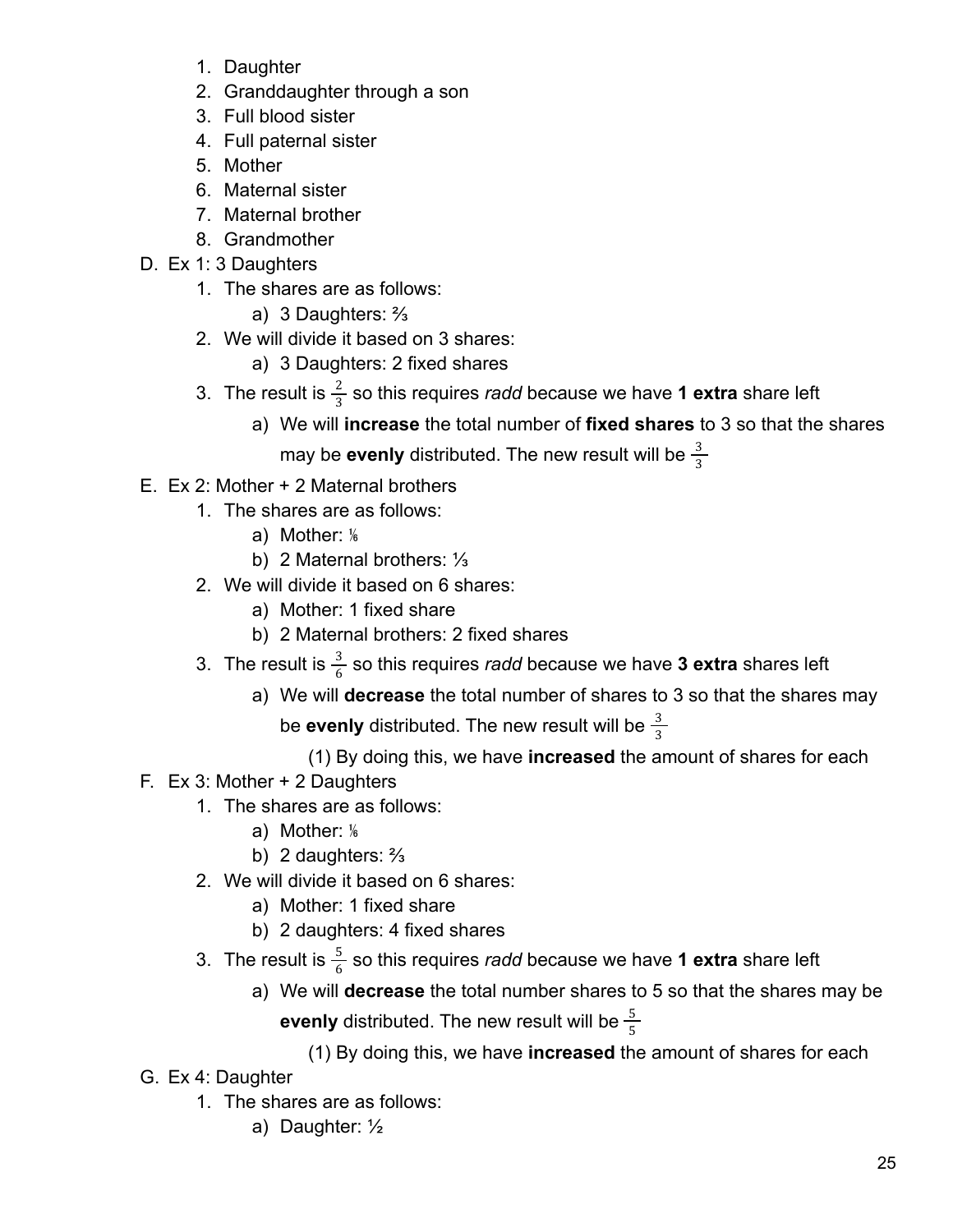- 2. We will divide it based on 2 shares:
	- a) Daughter: 1 fixed share
- 3. The result is ½ so this requires *radd* because we have **1 extra** share left
	- a) We will **decrease** the total number shares to 1 so that the shares may be **evenly** distributed. The new result will be  $\frac{1}{1}$ 
		- (1) By doing this, we have **increased** the amount of shares for her. In this case, the daughter takes 100% of everything
- H. Ex 5: Husband + Daughter
	- 1. The shares are as follows:
		- a) Husband: ¼
		- b) Daughter: ½
	- 2. We will divide it based on 4 shares:
		- a) Husband: 1 fixed share
		- b) Daughter: 2 fixed shares
	- 3. The result is ¾ so this requires *radd* because we have **1 extra** share left
		- a) In this case, the **only** person that qualifies for *radd* is the daughter, therefore, she will take whatever extra is left. Spouses do **not** qualify for *radd*. The shares will be as follows:
			- (1) Husband: 1 fixed share
			- (2) Daughter: 2 fixed shares + 1 share due to *radd*

# <span id="page-25-0"></span>Other Types of Blood Relatives

- I. These are the deceased's **blood relatives** that do **not** qualify for inheritance through *fardh* (fixed portions) or *ta'seeb*
	- A. In the Hanbali school, they **also** qualify for inheritance provided the following **two** conditions:
		- 1. **Non-existence** of any relative that inherits due to *fardh*
		- 2. **Non-existence** of any relative that inherits through *ta'seeb*
- II. If a relative who inherits through *fardh* or *ta'seeb* exists, then these types of blood relatives are **disqualified** from inheriting and are treated like **non-relatives**, which means they **cannot** be given more than ⅓ from the inheritance
- III. They are of **eleven** categories:
	- A. Grandchild through the daughter
		- 1. Includes son's daughter's children as well
	- B. Full sister's children
	- C. Full brother's daughters (i.e. nieces)
	- D. Paternal uncle's daughters (i.e. female first cousins)
	- E. Maternal brother's children
	- F. Father's maternal brother
	- G. Paternal aunts
		- 1. They could be full, paternal, or maternal sisters of the father
	- H. Maternal uncles and aunts
	- I. Maternal grandfather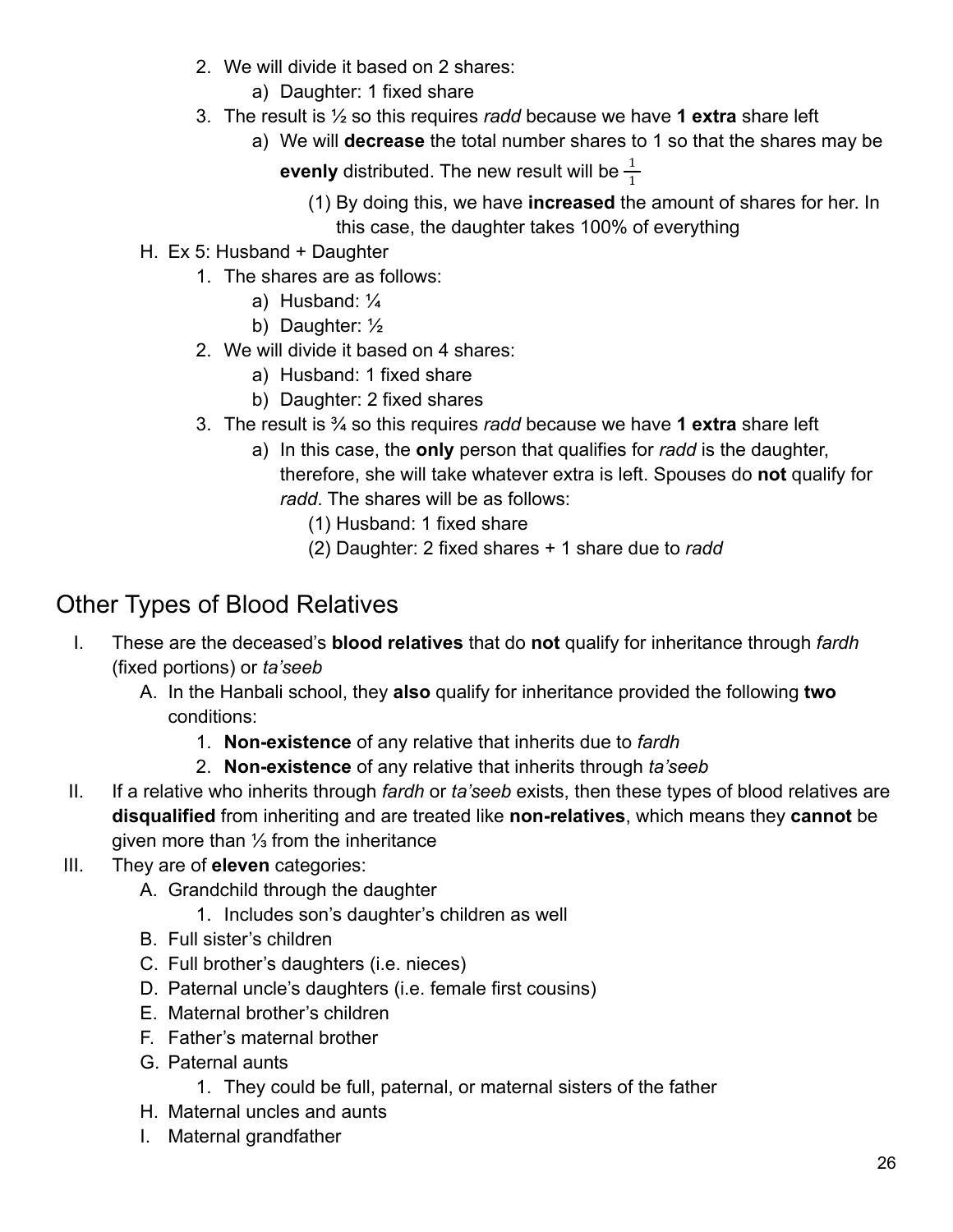- J. Great grandmother or great great grandmother
	- 1. Ex: mother's paternal grandmother, father's paternal great grandmother, etc.
- K. Anyone begotten by any of the above
	- 1. Ex: nieces' kids, female first cousins' kids, etc.
- IV. Everyone will inherit **based** on the **relationship**
	- A. Meaning their inheritance will be the **same** amount as the **person** through whom they are **related** to with the deceased
		- 1. Ex: Full brother's daughter + Paternal uncle's daughter
			- a) The shares are as follows:
				- (1) Full brother's daughter: Gets whatever is remaining (*ta'seeb*)
					- (a) Because the full brother would get this amount
				- (2) Paternal uncle's daughter: 0
					- (a) Because the full brother would **block** the paternal uncle in this case
			- b) Full brother's daughter would get everything in this case
	- B. We do **not** base anything on the **quantity** but just the **relationship**
		- 1. Ex: 3 Sons of Full sister + 4 Sons of Paternal sister
			- a) The shares are as follows:
				- (1) 3 Sons of Full sister: ½ shared between the 3 sons
					- (a) Because a full sister would get  $\frac{1}{2}$  in this case
				- (2) 4 Sons of Paternal sister: ⅙ shared between the 4 sons
					- (a) Because a paternal sister would get  $%$  in this case
			- b) We will divide it based on 6 shares:
				- (1) 3 Sons of Full sister: 3 shares
				- (2) 4 Sons of Paternal sister: 1 share
			- c) The result is  $\frac{4}{6}$  so this requires *radd* because we have **2 extra** shares left
				- (1) We will **decrease** the total number of shares to 4 so that the shares
					- may be  $\mathop{\mathsf{even}}$ ly distributed. The new result will be  $\frac{4}{4}$ 
						- (a) By doing this, we have **increased** the amount of shares for each
	- C. The males and females are treated the same
		- 1. Meaning in the case of such relatives, the males are **not** given twice that of the females. They are all given **equally**
		- 2. Ex: Nephew (Through Sister 1) + Niece (Through Sister 1) + Niece (Through Sister 2)
			- a) The shares are as follows:
				- (1) Sister 1: ½
				- (2) Sister 2: ½
			- b) The shares will be given as follows for \$1000:
				- (1) Sister 1
					- (a) Son: \$250
					- (b) Daughter: \$250
				- (2) Sister 2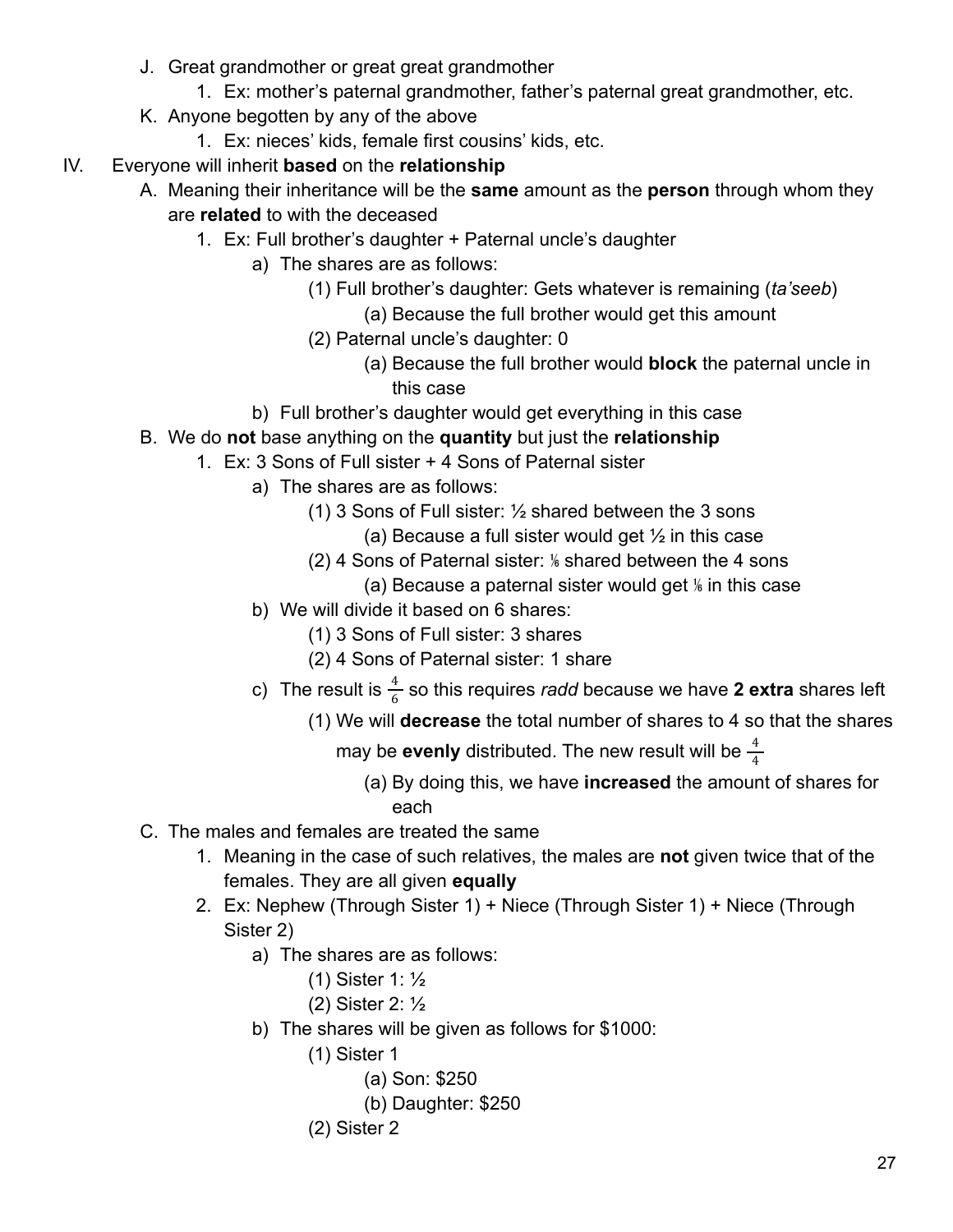#### (a) Daughter: \$500

- V. If a **spouse** exists among such blood relatives, he/she will **only** take his/her **fixed share** and the **remaining** will go to the relatives
	- A. The spouse and such blood relatives **neither** block nor cause *'awl* towards one another
	- B. Ex 1: Husband + paternal aunt + maternal aunt
		- 1. The shares are as follows:
			- a) Husband: ½
			- b) Maternal aunt: ⅓ (based on the share of the mother)
			- c) Paternal aunt: whatever is remaining (based on the share of the father)
		- 2. We will divide it based on 6 shares:
			- a) Husband: 3 fixed shares
			- b) Maternal aunt: 2 shares
			- c) Paternal aunt: 1 share
	- C. Ex 2: wife + paternal aunt + maternal aunt
		- 1. The shares are as follows:
			- a) Wife: ¼
			- b) Maternal aunt: ⅓ (based on the share of the mother)
			- c) Paternal aunt: whatever is remaining (based on the share of the father)
		- 2. We will divide it based on 12 shares:
			- a) Wife: 3 fixed shares
			- b) Maternal aunt: 4 shares
			- c) Paternal aunt: 5 shares

## <span id="page-27-0"></span>Shares of Infants in the Womb

- I. The infant in the **womb** inherits provided **two** conditions:
	- A. The infant is born **alive**
	- B. It is **known** that the infant **existed** at the **time** of the deceased's death
		- 1. Ex: Ahmad has a daughter-in-law named Fatima who is pregnant. Fatima's husband, Zayd, died in a car accident a month earlier. If Ahmad died now, Fatima's child would inherit from his grandfather Ahmad provided the child is born alive
- II. When the child is **born**, we look for **any** of the following or **similar** signs of life. If we find them, then the child is **considered** alive and **will** inherit:
	- A. Crying
	- B. Coughing
	- C. Lots of movement
- III. After birth, if the child **dies** immediately after the following, then this does **not** indicate life, therefore, the child will **not** inherit:
	- A. Small breaths
	- B. Small twitching (i.e. very little movement)
- IV. In general, we **freeze** all shares from distribution **until** the child is **born**. However, if the inheritors **request** their shares **before** the birth of the child:
	- A. We **freeze** the **higher amount** based on the share of either **two males** or **two females**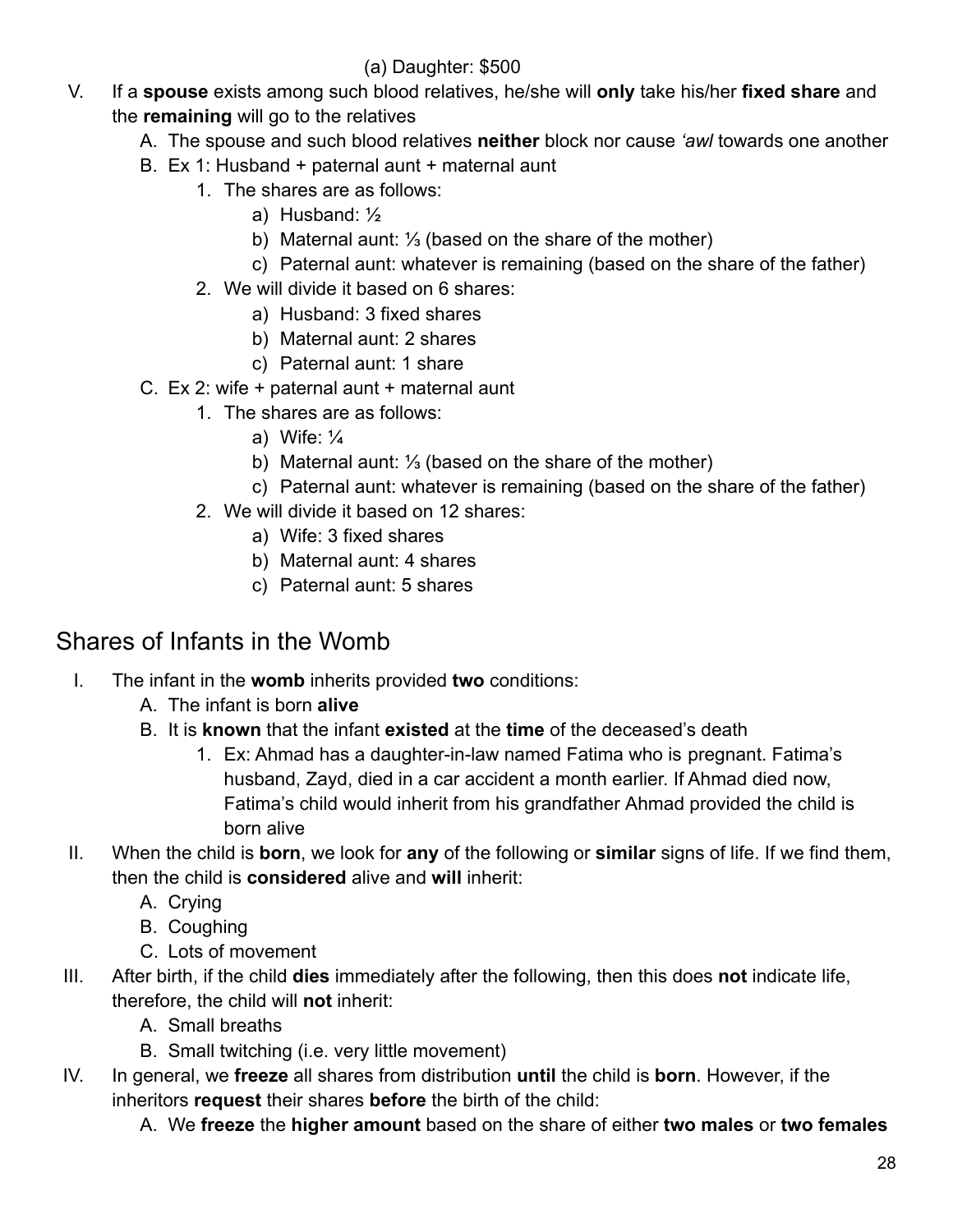- 1. Meaning we will **calculate both possibilities** and freeze the one with the **higher** number. The number will **vary** based on the **situation** because in some familial situations the two males will have a higher share while in others the two females will receive the higher share
	- a) Ex: A husband dies and leaves behind the following relatives:
		- (1) Pregnant wife + Father + Mother
			- (a) Since we do not know the number or sex of the baby, we will calculate two possibilities:
				- (i) **Possibility one**: Wife + Father + Mother + 2 Sons
				- (ii) **Possibility two**: Wife + Father + Mother + 2 **Daughters**
			- (b) If the 2 sons have the higher share, then we will choose and freeze that amount, but if the 2 daughters are the ones that have the higher share, then we will choose that amount to freeze
- B. Those who are **not** blocked in **any** way will be given their **full** share
	- 1. Ex: if a husband leaves behind a son and a pregnant wife, the wife will receive  $\frac{1}{8}$ **regardless** because she is **not** impacted in any way. She would have received ⅛ whether she was pregnant or not due to the **existence** of the **first child**
- C. One who gets a **reduced** share due to the existence of the baby in the womb will be **given** his/her **reduced** share because the pregnancy is **certain**
	- 1. Ex: a deceased's mother receives ⅓ if the deceased does not have any children, however, if the the wife of the deceased is pregnant, then the mother would get a reduced share of  $\frac{1}{6}$
- D. If the deceased's pregnant wife is a Jew or Christian, then she does **not** inherit from him, therefore, it is **possible** to imagine a scenario where calculations are based on the **absence** of the wife while at the same time taking the pregnancy into account
	- 1. Ex: A husband leaves behind a **pregnant** Christian wife + Mother + Father
		- a) In this case, we will calculate the inheritance of two possibilities and go with the **higher** number:
			- (1) **Possibility one**: Mother + Father + 2 Sons
			- (2) **Possibility two**: Mother + Father + 2 Daughters
- E. When the child is actually born:
	- 1. He/she takes its share and anything **extra** remaining is **returned** to the rest of the inheritors
		- a) Ex: if the freeze was based on having two daughters but only one was born
	- 2. If the child's share is **short**, then the other inheritors **must** return part of their shares to **complete** the share
		- a) Ex: if the freeze was based on having two sons but three were born
- V. The one who **kills** the person he/she is supposed to inherit from will be **blocked** from inheriting
	- A. It does **not** matter whether the killing was accidental, intentional, or he/she participated without directly getting involved